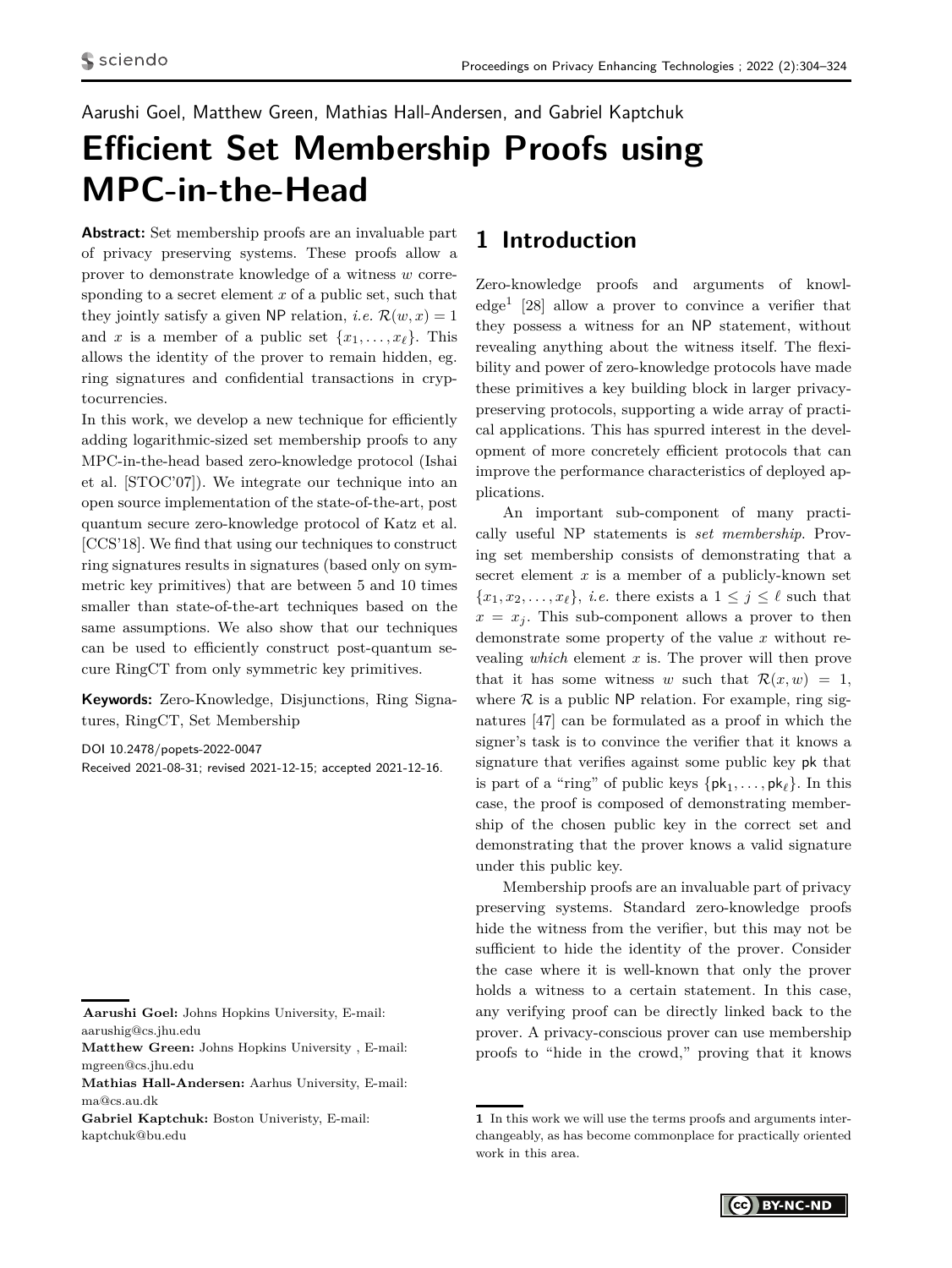a witness from a large set of relevant statements, each of which relates to someone else. Ring signatures are the quintessential example of this paradigm, as the verifier only learns that the signer is a member of a set. This anonymity property has recently been leveraged by privacy-focused cryptocurrencies, like Monero [\[43\]](#page-17-1) and ZCash [\[41\]](#page-17-2), to protect the identities of payers, even when all transactions are recorded in a public ledger. Evaluating a function represented as a lookup table can also be represented as a set membership problem: selecting the correct output value *o* given an input value *i* from a set of mappings  $\{(i_1, o_1), \ldots, (i_\ell, o_\ell)\}.$ 

Given the importance of set membership proofs, finding efficient set membership proving techniques is a critical research direction. While there are generic techniques to prove such statements, generic approaches often result in concretely inefficient constructions. To be of practical interest, membership proofs should satisfy the following properties: (1) The set membership must compose well with a larger zero-knowledge proof. This is because simply proving membership alone is not interesting; the prover will likely want to use the values in the set as input to some other arbitrary relation  $\mathcal{R}$ . (2) The communication complexity of set membership proofs must not grow quickly with the size of the set, as large sets are what provide provers meaningful anonymity. Ideally, the proof size should be logarithmic in the set size with small concrete constants. (3) Because of the use in blockchain applications, set membership proofs should be amenable to non-interactivity transformations like Fiat-Shamir [\[23\]](#page-16-1). And finally, (4) It would be desirable for any techniques to be plausibly post-quantum secure so that privacy cannot be violated by future adversaries with access to quantum computation. The recent NIST Post-Quantum Cryptography competition has demonstrated the importance that new cryptographic techniques adapt to the post-quantum setting.

In this work we design a novel technique for seamlessly integrating membership proofs into generic MPCin-the-head [\[32\]](#page-17-3) zero-knowledge proofs. While memberships have a long research history, they have largely been overlooked in the context of efficient and versatile MPCin-the-head protocols.[2](#page-0-0)

The most significant benefit of focusing on MPCin-the-head protocols is the ease with which the set membership proof can be integrated with another NP relation. Because the secure multiparty computation (MPC) protocol being used can easily operate over any domain, there is no need to "match" the set membership approach and the NP relation, which could result in either a less efficient membership proof or less efficient representation of the relation. Additionally, our membership proofs introduce only a logarithmic (in the size of the set) communication overhead to the cost of proving the relation circuit  $\mathcal{R}$ , they are Fiat-Shamir friendly, and post-quantum secure. Applying our techniques is highly efficient, producing the smallest postquantum ring signatures from symmetric key primitives when used in conjunction with the signature scheme initially proposed by Chase et al. [\[15\]](#page-16-2).

**Applications.** We integrate our membership proof technique into an open source implementation of the MPC-in-the-Head protocol proposed by Katz *et al.* [\[35\]](#page-17-4). We use our implementation to implement the smallest post-quantum ring signatures from symmetric key assumptions. The signature sizes are approximately  $42KB + 1.5KB \times \log(\ell)$ , where  $\ell$  is the ring size. This is dramatically smaller than previous ring-signature constructions from similar assumptions, and is competitive with lattice-based ring signature constructions (see [Ta](#page-3-0)[ble 1](#page-3-0) for a comparison of ring signature sizes).

Additionally, there has recently been a sequence of work showing how to leverage lattice-based cryptography to create post-quantum secure RingCT, the technique used to create privacy preserving cryptocurrency transactions for Monero [\[21,](#page-16-3) [52–](#page-17-5)[54\]](#page-17-6). In our work, we show how to efficiently instantiate RingCT using our set membership proofs. Our construction is elegant, simple, and efficient, with the same asymptotic size as the lattice-based constructions, but different constants. Our construction also illustrates the benefits of an efficient set membership proof that naturally integrates with a generic zero-knowledge proof system: no technical difficulties arise when getting different parts of the statement to fit together. For instance, our construction requires no range proofs, which are necessary when subcomponents are arithmetizatized for compatibility.

#### **1.1 Our Contributions**

We now give an overview of the contributions we present in this work.

**<sup>2</sup>** As we discuss later, Katz et al. [\[35\]](#page-17-4) is one of the few works to address this shortfall; they construct ring signatures using MPC-in-the-head by adding a Merkle tree membership check to the circuit, a sub-component that dominates the overall circuit size.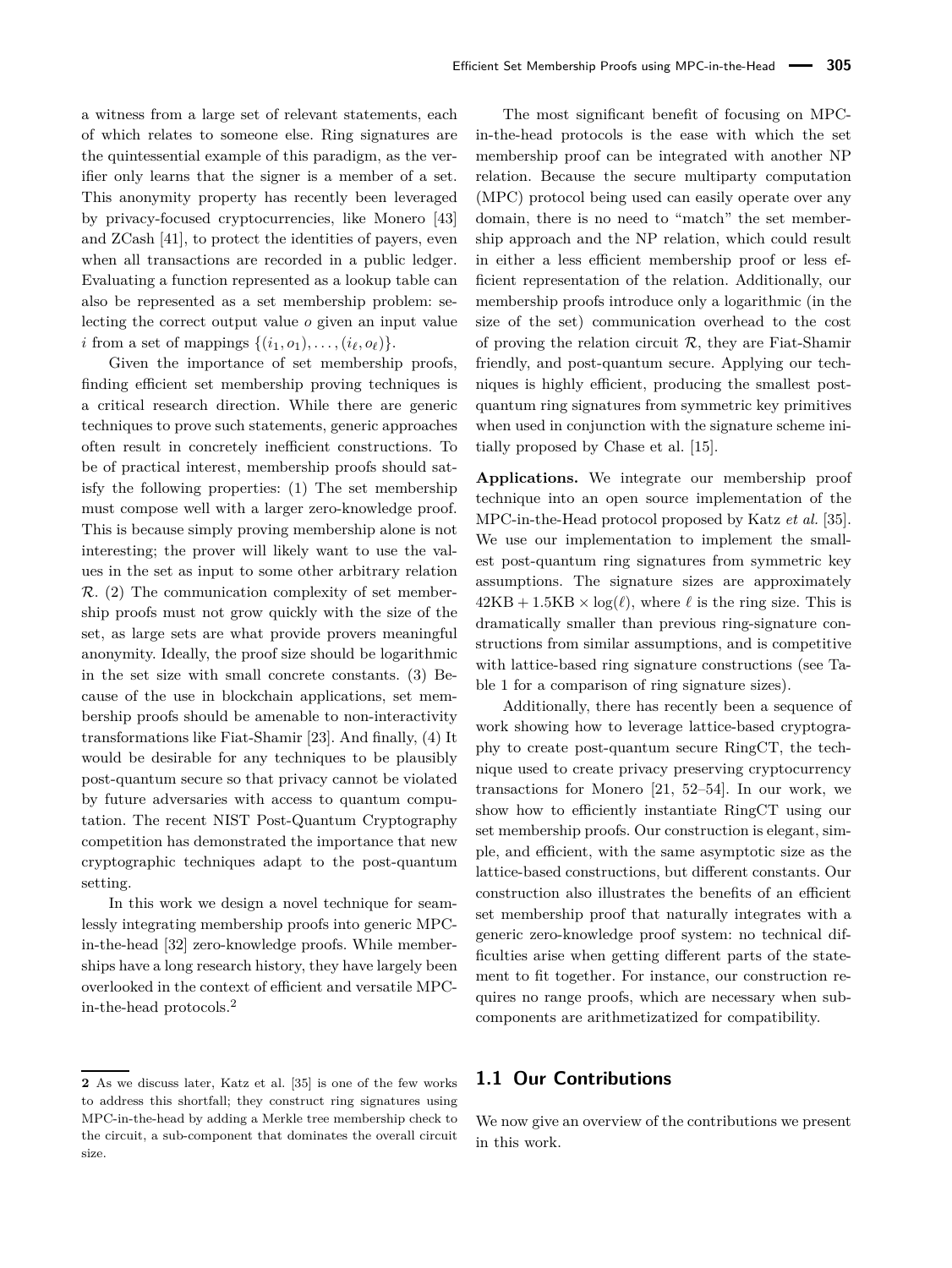**Efficient Set Membership Proofs using MPCin-the-head.** We present an efficient, novel set membership proof that can be used with any MPC-in-thehead [\[32\]](#page-17-3) protocol. Our protocol introduces a inputindependent pre-processing phase to the simulated MPC protocol (similar to the work of Katz *et al.*  $[35]^{3}$  $[35]^{3}$  $[35]^{3}$  $[35]^{3}$ ) in which the simulated parties prepare secret shares of the elements in the set. Composing a membership proof for a set of size  $\ell$  with an MPC-in-the-head proof increases the communication complexity by only  $O(\log(\ell))$ and increases computation complexity by  $O(\ell)$ .

Implementation. We integrate our techniques into Reverie [\[1\]](#page-15-0), an open source implementation of the Katz et al. [\[35\]](#page-17-4) MPC-in-the-head protocol. In our implementation, membership proofs only incur an additional communication overhead of around  $1.5KB \times log(\ell) + |x|$  at 128 bits of post-quantum security, where  $|x|$  is the size of the elements of the set.

**Post-Quantum Ring Signatures.** We use our modified version of Reverie to implement post-quantum ring signatures. Our ring signatures, based on the postquantum signatures presented in [\[15,](#page-16-2) [34,](#page-17-7) [35\]](#page-17-4), are the smallest known post-quantum ring signatures from symmetric key assumptions, and can be nearly an order of magnitude smaller than those based on the same assumptions generated in [\[35\]](#page-17-4).

**Post-Quantum RingCT.** We give a simple and elegant construction of post-quantum RingCT based on symmetric key primitives and MPC-in-the-head. Due to our efficient set membership proofs, we are able to make use of generic zero-knowledge and still arrive at an efficient construction. Our work diversifies the assumptions from which we now know efficient post-quantum RingCT, minimizing the reliance on lattice-based primitives. Our construction is more efficient than prior work for the most important kind of transaction: small numbers of inputs and outputs, but a large sender anonymity set. This offers a different tradeoff from prior work, which scales poorly with the size of the anonymity, but better with the numbers of inputs and outputs.

#### **1.2 Intuition**

As discussed earlier, we make use of the MPC-in-thehead paradigm introduced by Ishai et al. [\[32\]](#page-17-3). Since its inception, a sequence of papers including (but not limited to) ZKBoo [\[25\]](#page-16-4), ZKB++ [\[15\]](#page-16-2), and the work of Katz *et al.* [\[35\]](#page-17-4) have developed new techniques in this regime to construct concretely efficient zero-knowledge proofs. In this section, we begin by briefly recalling some of these techniques, and then discuss our main ideas.

**MPC-in-the-Head.** MPC-in-the-head [\[32\]](#page-17-3) is a technique used for designing three-round, public-coin, zeroknowledge proofs of knowledge using MPC protocols (also called  $\Sigma$ -protocols). At a high level, the prover simulates an *n*-party MPC protocol Π virtually on the relation circuit  $\mathcal{R}(x, \cdot)$ , that has the statement hard-wired in it. The input to this MPC is the witness *w* (which is shared among the virtual parties) corresponding to the statement *x*, such that  $\mathcal{R}(x, w) = 1$ . In the first round of the protocol, the prover commits to the views of all the parties in this MPC execution. In the second round, an honest verifier then selects a random subset of the views to be opened. In the third round, the prover opens to the views of the selected players. The verifier then verifies that those views are consistent with each other and with an honest execution, where the output of  $\Pi$  is 1.

The computation and communication complexity of such a protocol depends on the complexity of the underlying MPC protocol which depends on the size of the relation circuit  $|\mathcal{R}(x, \cdot)|$ . Since this technique yields a public-coin honest verifier zero-knowledge (HVZK) protocol, it can be made non-interactive, in the Random Oracle Model via the Fiat-Shamir transformation [\[23\]](#page-16-1). This approach was first made practical using MPC protocols with very few parties —  $e.g.$  in ZKBoo [\[25\]](#page-16-4) and  $ZKB++$  [\[15\]](#page-16-2) — which require many parallel iterations to achieve negligible soundness error.

**Set Membership using MPC-in-the-head.** A naïve use of this approach for set membership will result in a protocol where the prover simulates an MPC execution for the following circuit, that takes witness *w* as input:

$$
(\mathcal{R}(x_1,w)=1) \vee \ldots \vee (\mathcal{R}(x_\ell,w)=1)
$$

Here  $x_1, \ldots, x_\ell$  are elements of the publicly known set and  $R$  is the relation circuit. Complexity of the resulting  $\Sigma$ -protocol in this case is dependent on  $\ell \times |R(\cdot, \cdot)|$ , which is highly inefficient.

It would be far better to treat both *w* and *x* as part of the witness, so  $R$  need only be executed once. However, in this case, the chosen value of *x* remains hidden. To guarantee that *x* used in the proof is indeed valid, we can explicitly check its membership using the underlying MPC protocol. In other words, consider the following circuit that takes an element *x* and a witness

**<sup>3</sup>** See [Section 1.3](#page-5-0) for a full comparison of our work at that of Katz *et al.*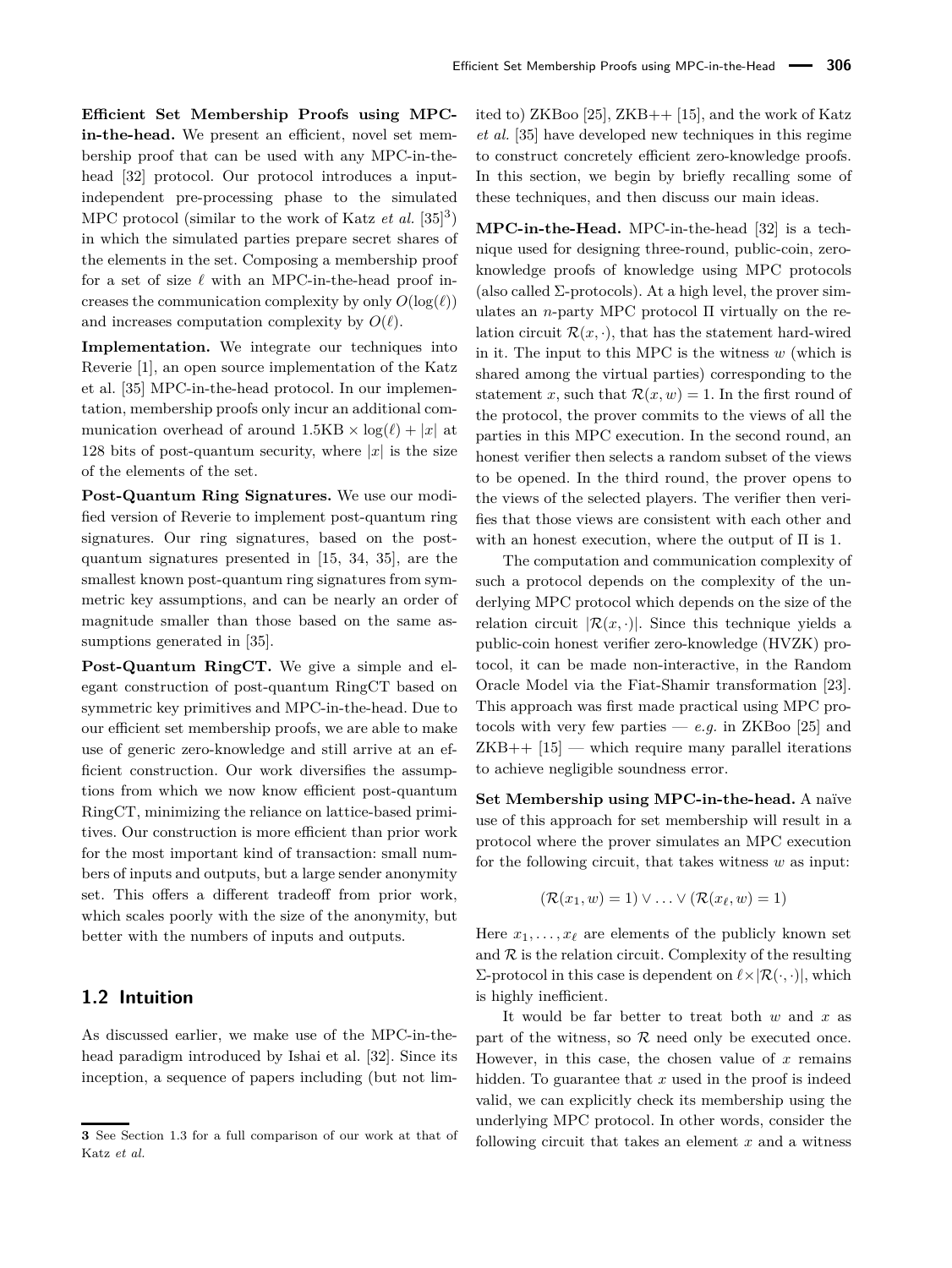<span id="page-3-0"></span>

| Ring size:               | 27        | $2^{10}$       | $2^{13}$  | <b>Assumption</b>    |  |
|--------------------------|-----------|----------------|-----------|----------------------|--|
| Derler et al. [18]       | 982 KB    | 1352 KB        | 1722 KB   | <b>Symmetric Key</b> |  |
| Katz et al. [35]         | 285 KB    | 388 KB         | 492 KB    | <b>Symmetric Key</b> |  |
| <b>This Work</b>         | 52 KB     | 56 KB          | 60 KB     | Symmetric Key        |  |
| Ring size:               | $2^3$     | 2 <sub>0</sub> | $2^{12}$  | <b>Assumption</b>    |  |
| Libert et al. [37]       | 52 MB     | 94 MB          | 179 MB    | <b>SIS</b>           |  |
| Torres et al. [53]       | $>124$ KB | $>900$ KB      | 61 MB     | Ring-SIS             |  |
| Esgin et al. [20]        | 41 KB     | 58 KB          | 256 KB    | M-LWE & M-SIS        |  |
| Esgin et al. [21]        | 29 KB     | 34 KB          | 148 KB    | M-LWE & M-SIS        |  |
| Lyubashevsky et al. [39] | $< 16$ KB | $<$ 18 KB      | $<$ 19 KB | Ex-M-LWE & M-SIS     |  |
| <b>This Work</b>         | 46 KB     | 50 KB          | 59 KB     | <b>Symmetric Key</b> |  |

**Table 1.** Performance of our post-quantum ring signature scheme compared to prior works, all for 128 bits of post-quantum security. The performance of the lattice-based signatures come from Esgin et al. [\[20\]](#page-16-6); these bodies of literature use different benchmarks, so we include both. Our ring signatures outperform the best known work relying on symmetric key assumptions by a factor of 5 to 8 and is competitive with the best known lattice-based approaches.

*w* as input:

$$
(\mathcal{R}(x,w) = 1) \land (x = x_1 \lor \dots \lor x = x_\ell)
$$

It is easy to see that the complexity of an MPCin-the-head protocol for this relation is dependent on  $|\mathcal{R}(\cdot, \cdot)| + \ell |x|$ . While this is a significant asymptotic improvement, it still has a linear dependence on the size of the set. As discussed in the introduction, it would be ideal to design a protocol where the proof size is logarithmic in the size of the set.

**Logarithmic Dependence on Size of the Set.** Linear dependence on the size of the set in the previous approach is a result of the explicit membership check done inside the MPC protocol. A simple idea to optimize this check is to use known techniques such as using a Merkle hash to succinctly accumulate all the members of the set and using a logarithmic sized Merkle proof to prove membership. While the size of such a membership proof is asymptotically logarithmic in the size of the set, the computation and communication is concretely very high. This is because verifying a Merkle proof inside the MPC requires expressing the hash function as a circuit, adding a *significant* number of gates to the simulated MPC. This approach can easily dominate the communication cost of the overall protocol. For example, Katz et al. [\[35\]](#page-17-4) use this approach for constructing ring signatures; the circuitry to verify the Merkle proof in their construction is bigger than the actual relation circuit  $\mathcal{R}(\cdot, \cdot)$  by a *multiplicative* factor of  $\log(\ell)$ .

**Our Idea.** To reduce the practical cost of this Merkle proof, we aim to move the Merkle proof verification *outside* the MPC protocol. In other words, use MPC-inthe-head approach to only prove that  $\exists x, w$ , such that  $\mathcal{R}(x, w) = 1$  and give a separate (cleartext) Merkle proof to prove that  $x \in \{x_1, \ldots, x_\ell\}$ . This would accomplish two goals: First, the *communication complexity* of the resulting proof would no longer rely on the circuit representation of the hash function. Second, verifying the Merkle proof could be done directly on hardware, making both prover time and verification time faster.

However, in order to securely implement this idea, we need to overcome the following obstacles:

- **Soundness:** We need to tie the two proofs together to make sure that the same *x* is used in the Merkle proof as well as in the MPC-in-the-head protocol.
- **Zero-Knowledge:** Moreover, we need to make sure that the Merkle Proof does not leak *x*.

To overcome the first issue, recall that the inputs to the MPC in an MPC-in-the-head protocol are (secret) shared amongst the parties. The prover must convince the verifier that the shares of input *x* correspond to a valid sharing of one of the elements in the set  ${x_1, \ldots, x_\ell}$ . Therefore, instead of simply accumulating the set  $\{x_1, \ldots, x_\ell\}$  using a Merkle tree (or any accumulator), the prover first computes shares of these set elements, accumulates these shares and commits to the accumulated value. It can then use the Merkle proof to show that the shares of *x* assigned to the parties whose views were opened in the MPC-in-the-head protocol are members of the accumulated values. While this idea helps create a dependency between the shares used inside the MPC and the Merkle proof, it does not guarantee that the shares committed inside the Merkle tree were indeed honestly computed shares of the set  ${x_1, \ldots, x_\ell}.$ 

We observe that the *privacy-free* nature of  ${x_1, \ldots, x_\ell}$  can be leveraged to use the well-known *cut-*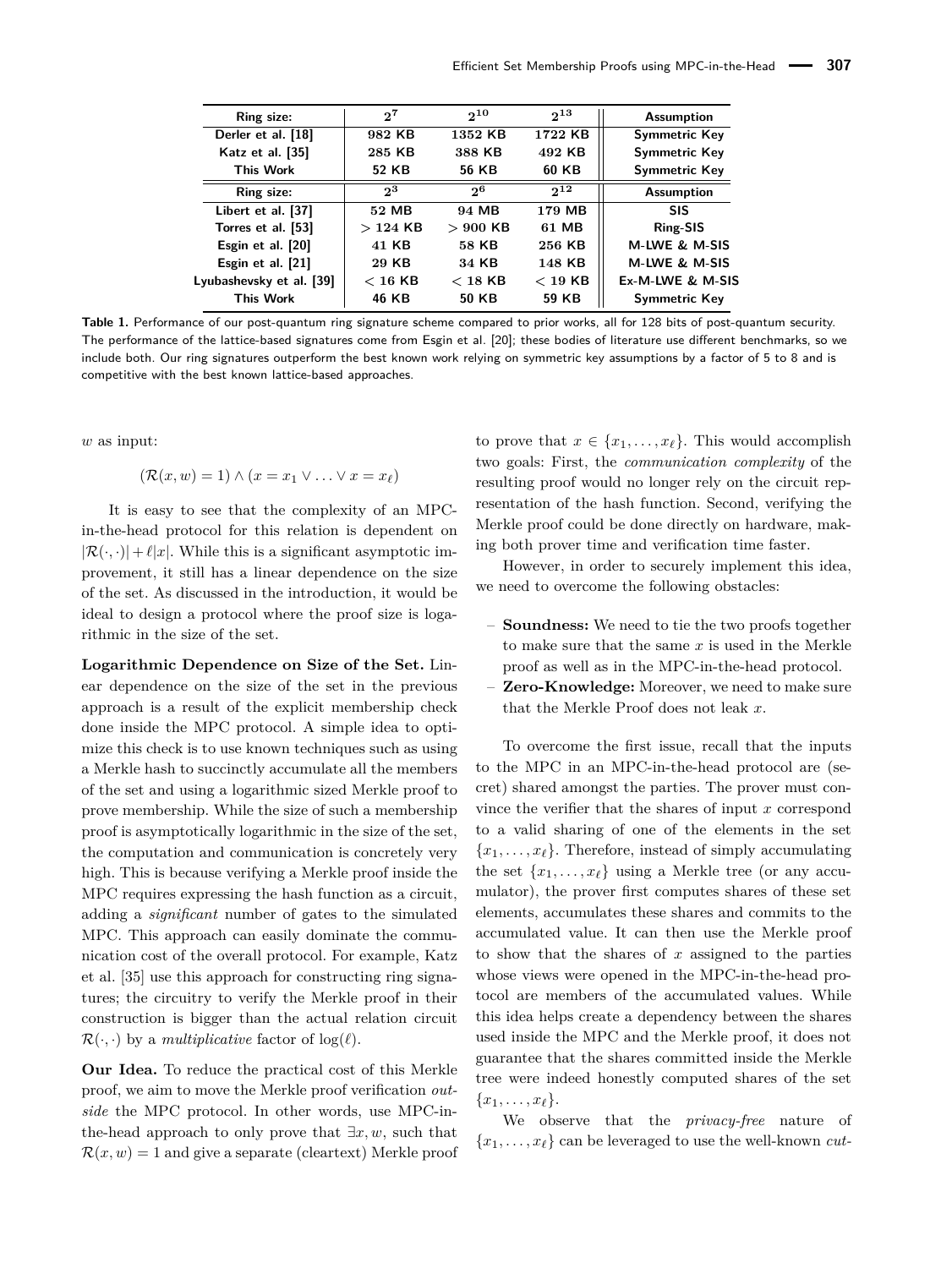*and-choose* technique to ensure that the prover computes the shares honestly. In more detail, the prover computes multiple copies of the Merkle tree. The verifier then chooses to open a subset of these. Because the verifier already knows  $x_1, \ldots, x_\ell$ , they can check whether or not the  $x_i$ 's were honestly secret shared and committed. The remaining task is to selectively assign shares of the correct *x* to the parties without revealing its index.

This can be solved by allowing the prover to accumulate the shares in a random order. In particular, the prover selects an independent random permutation for the secret sharings of  $x_1, \ldots, x_\ell$  for each iteration. This permutation is revealed during cut-and-choose, so the verifier can check that the shares are still honest. When the simulated parties now use shares from the actual *x*, the random permutation prevents the verifier from detecting the value to which the shares correspond.

**Adapting To Concrete MPC-in-the-head Protocols.** For the sake of simplicity, we kept the above discussion oblivious to the exact specifications of the MPCin-the-head protocol and its underlying MPC protocol (*e.g.* privacy threshold, number of "input-bearing" parties,  $etc.$ ...). However, the particularities of concrete MPC-in-the-head protocols may impact the efficiency of the above techniques. As such, we design ways to ensure that our techniques are flexible and widely applicable.

In a generic MPC-in-the-head protocol, the prover shares the witness among the input-bearing parties using an *additive sharing*. The soundness argument of the resulting protocol relies on the verifier's ability to identify a cheating computational party, but is agnostic to the behavior of the input-bearing parties. Therefore, the number of input-bearing parties relative to the protocols privacy threshold is irrelevant. In our case, however, the verifier must check that the input parties act honestly with respect to their inputs. Thus, the soundness error also depends on the probability with which the verifier catches a misbehaving *input-bearing party*. Using additive secret sharing in this case results in very poor soundness, as a single malicious input party can effectively change the MPC inputs. To improve soundness, we secret share the statement *x* amongst the inputbearing parties using a *threshold secret sharing*, where the threshold is the same as the privacy threshold of the underlying MPC.[4](#page-0-0) This allows the soundness error of our techniques only depend on the soundness error

**4** We however, note that this optimization can only be applied when the number of input-bearing parties is higher than the privacy threshold of the underlying MPC. While this assumption of the underlying MPC-in-the-head protocol and on the failure probability of the cut-and-choose step.

Concrete MPC-in-the-head protocols often require different numbers of parallel repetition to amplify soundness. The number of repetitions, which we denote  $\tau$ , can vary from 1 to a linear function of the security parameter. The most direct—if wasteful—way to extend the above approach for repetitions would be to run the above set membership idea separately for each of the *τ* repetitions. We instead propose a more flexible approach: the prover can independently decide the value of  $\tau$  and the number of Merkle trees (say M) that it must generated for set membership, based on the soundness required in each phase. In order to minimize the failure probability of cut and choose, the verifier then randomly asks to open *M/*2 Merkle trees (to check for correctness). The prover can then run a separate online phase using each of the remaining *M/*2 unopened Merkle Trees. However, if  $M/2 > \tau$  this approach leads to unnecessary repititions in the online phase. To avoid this, our idea is to use *multiple* Merkle trees for a single online phase execution and check that all selected values are the same in each Merkle Tree, within the MPC circuit of the underlying protocol. On the other extreme, if the number of unopened preprocessings remaining after the cut-and-choose phase is  $\tau$ , a single preprocessing can be used for each MPC emulation.

**Communication Complexity.** Using some simple additional optimizations such as deriving the randomness used for secret sharing and for accumulation from a small seed using PRGs and using compressive commit-ments, the above techniques will yield a proof size<sup>[5](#page-0-0)</sup> of  $O(n|x| + \log(\ell)) + \text{CC}_{\Sigma}(\mathcal{R})$ , where *n* are the number of parties used in the emulation of the MPC protocol and  $CC_{\Sigma}(\mathcal{R})$  is the communication complexity of the underlying MPC-in-the-head protocol when used to prove the relation circuit  $R$ . We discuss this in detail in Section [3.](#page-6-0) Finally, we note that while we described the high level idea using Merkle trees, we note that any accumulator can be used.

**Round Complexity.** The above approach results in a 5 round protocol, where the first two-rounds are used for cut-and-choose (henceforth, we will refer to the generation each set of shares for the cut-and-choose as a

is not universal, it is extremely common among proposed MPCin-the-head protocols.

**<sup>5</sup>** Here we are ignoring linear multiplicative factor in the security parameter for simplicity. A more detailed calculation of our complexity appears in Section [3](#page-6-0)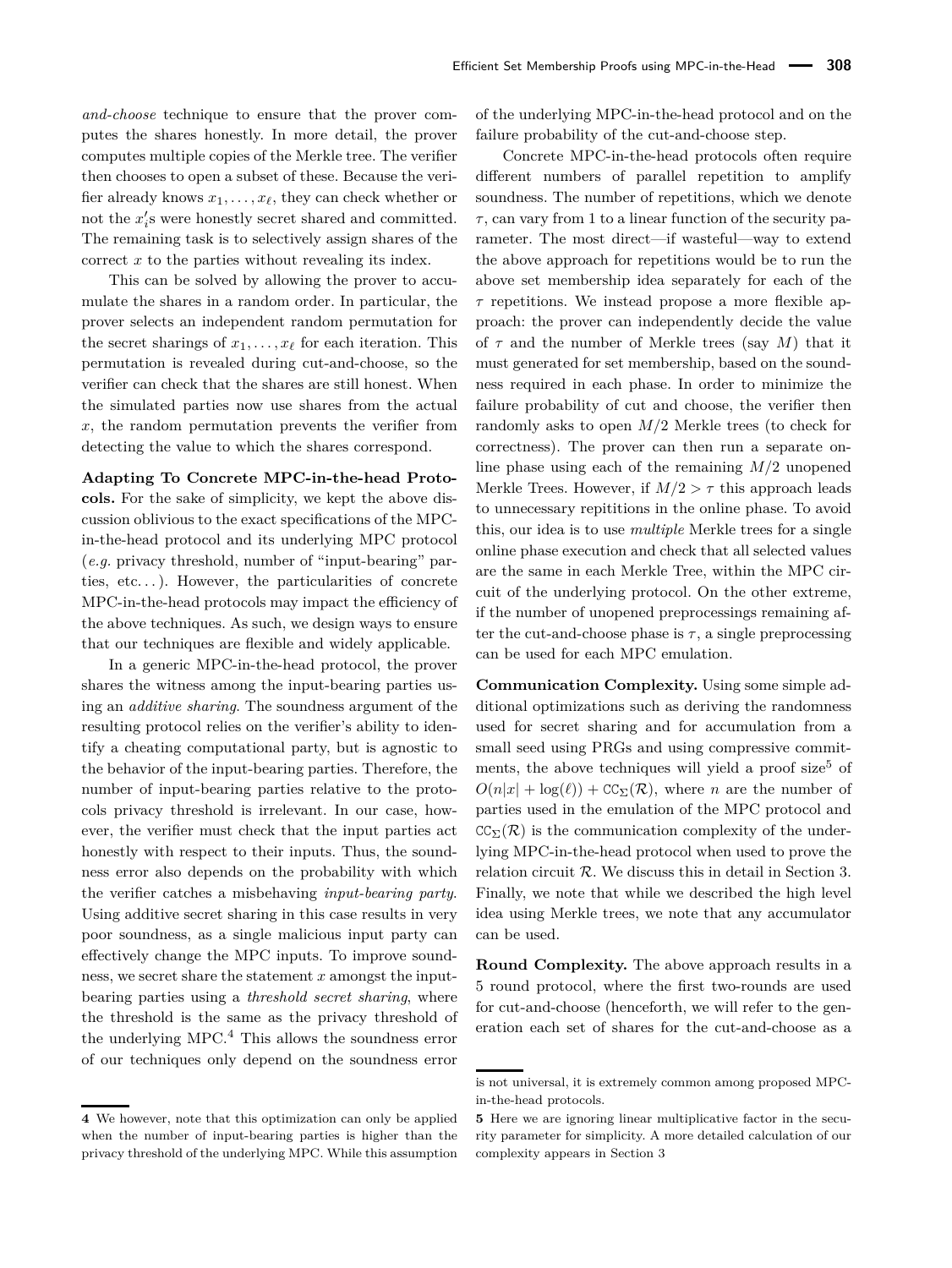pre-processing) and the next three rounds are for executing the MPC-in-the-head protocol. However, note that this is still a public-coin proof and can be made non-interactive in the random oracle model using the Fiat-Shamir transform. We also note that in many circumstances it would be possible to use our approach to construct a three-round protocol in the plain model with slightly higher communication costs. We elaborate more on this in the technical sections.

**Implementation and Applications.** We integrate our membership proof techniques into Reverie, an open source, Rust implementation of Katz et al. [\[35\]](#page-17-4). Our implementation supports both boolean and arithmetic circuits. We use this implementation to evaluate the concrete efficiency of our techniques in two contexts: postquantum ring signatures and post-quantum RingCT.

We implement post-quantum ring-signatures based on the post-quantum signatures of [\[15\]](#page-16-2). These signatures use only symmetric key primitives to achieve postquantum security. In short, the signer's public key is  $PRF(K, 0)$  where K is the signer's private key. Signatures are non-interactive proofs that the signer knows *K* that are tightly bound to the signed message *m*. The size of our signatures can be seen in [Table 1.](#page-3-0) For a signer set of  $2^{13}$ , our signatures are only 60 KB, 8 times smaller than [\[35\]](#page-17-4) and 5 times smaller than [\[20\]](#page-16-6).

Additionally, we present a simple construction of post-quantum RingCT [\[21,](#page-16-3) [43,](#page-17-1) [44,](#page-17-11) [51–](#page-17-12)[54,](#page-17-6) [57\]](#page-18-0) based on symmetric key primitives. Our technique replaces the ring signatures, balance proof, and range proofs common in prior approaches with a single zero-knowledge proof that provides assurances of all the necessary properties at once. We note that this approach is only efficient when the prover has access to an efficient set membership proof that can easily integrate into a larger proof. The resulting transaction sizes are competitive with prior work, while removing the need for lattice-based assumptions. Specifically, our construction is more efficient when there are few inputs and outputs, but the spender wants a large anonymity set.

#### <span id="page-5-0"></span>**1.3 Comparison to Prior Work**

**Comparison to Katz et al. [\[35\]](#page-17-4).** Katz et al. [\[35\]](#page-17-4) design an efficient MPC-in-the-head non-interactive zeroknowledge (NIZK) protocol and use it to build ring signatures. While [\[35\]](#page-17-4) made significant contributions to the state of MPC-in-the-head NIZKs, their work does not substantially contribute to the state-of-the-art in set membership (as this was not their goal). Their signatures are direct descendants of the NIZK-based signatures that Chase et al. [\[15\]](#page-16-2) constructed from symmetrickey primitives. To avoid linear dependence on the ring size, [\[35\]](#page-17-4) embed a Merkle tree inside the relation circuit, a technique established in prior work (*eg.* [\[48\]](#page-17-13)). This non-black box use of the hash function produces a massive subcircuit that dwarfs the size of the base signature. Our approach is black box in the hash function, improving inefficiency. Another benefit of our work is that we are able to us standard hash functions with large multiplicative complexity (eg. SHA256) instead of a poorly analyzed hash function with low multiplicative complexity (Davies-Meyer on LowMC).

**Set Membership Proofs.** Camenisch et al. [\[14\]](#page-16-7) achieve set membership by having the verifier sign the set such that the prover need only show that it knows a signature over the element. More recently Benarroch et al. [\[7\]](#page-16-8) build succinct non-interactive arguments of knowledge (SNARKs) for set membership and set nonmembership proofs. To our knowledge, there has been no work looking at optimizing set membership proofs in the context of MPC-in-the-head techniques. Set membership is also a subset of disjunctive statements, for which there has recently been significant work on zeroknowledge [\[4,](#page-16-9) [26,](#page-16-10) [31\]](#page-17-14). The key improvement of these works is that the communication complexity of the resulting proof system is proportional to the size of (the relation circuit corresponding to) the largest clause in the disjunction, but the proof computation and verification times in these systems still depend on the size of all the clauses.

**Ring Signatures and RingCT.** We focus on applying our set membership techniques to post-quantum ring signatures and post-quantum RingCT. Ring Signatures were initially proposed by Rivest, Shamir and Tauman [\[47\]](#page-17-0) and have been the subject of a significant body of research [\[9,](#page-16-11) [11,](#page-16-12) [17\]](#page-16-13). More recently, post-quantum ring signatures have been proposed from plausibly postquantum assumptions like symmetric key primitives [\[18,](#page-16-5) [35\]](#page-17-4) and lattice-based assumptions [\[10,](#page-16-14) [20,](#page-16-6) [21,](#page-16-3) [37,](#page-17-8) [39,](#page-17-10) [53\]](#page-17-9). Post-quantum RingCT has also been the focus of recent work [\[21,](#page-16-3) [52–](#page-17-5)[54\]](#page-17-6) as enthusiasm for post-quantum cryptography grows. We give a more in-depth comparison of our techniques in [Section 6.](#page-12-0)

**Generic Zero Knowledge.** There has been a tremendous amount of recent work on concretely efficient zeroknowledge proof systems, *e.g.* [\[2,](#page-15-1) [6,](#page-16-15) [12,](#page-16-16) [15,](#page-16-2) [16,](#page-16-17) [24,](#page-16-18) [25,](#page-16-4) [29,](#page-16-19) [33,](#page-17-15) [35,](#page-17-4) [40,](#page-17-16) [49,](#page-17-17) [56\]](#page-18-1). Broadly, these constructions can be classified either as (1) systems where the proof is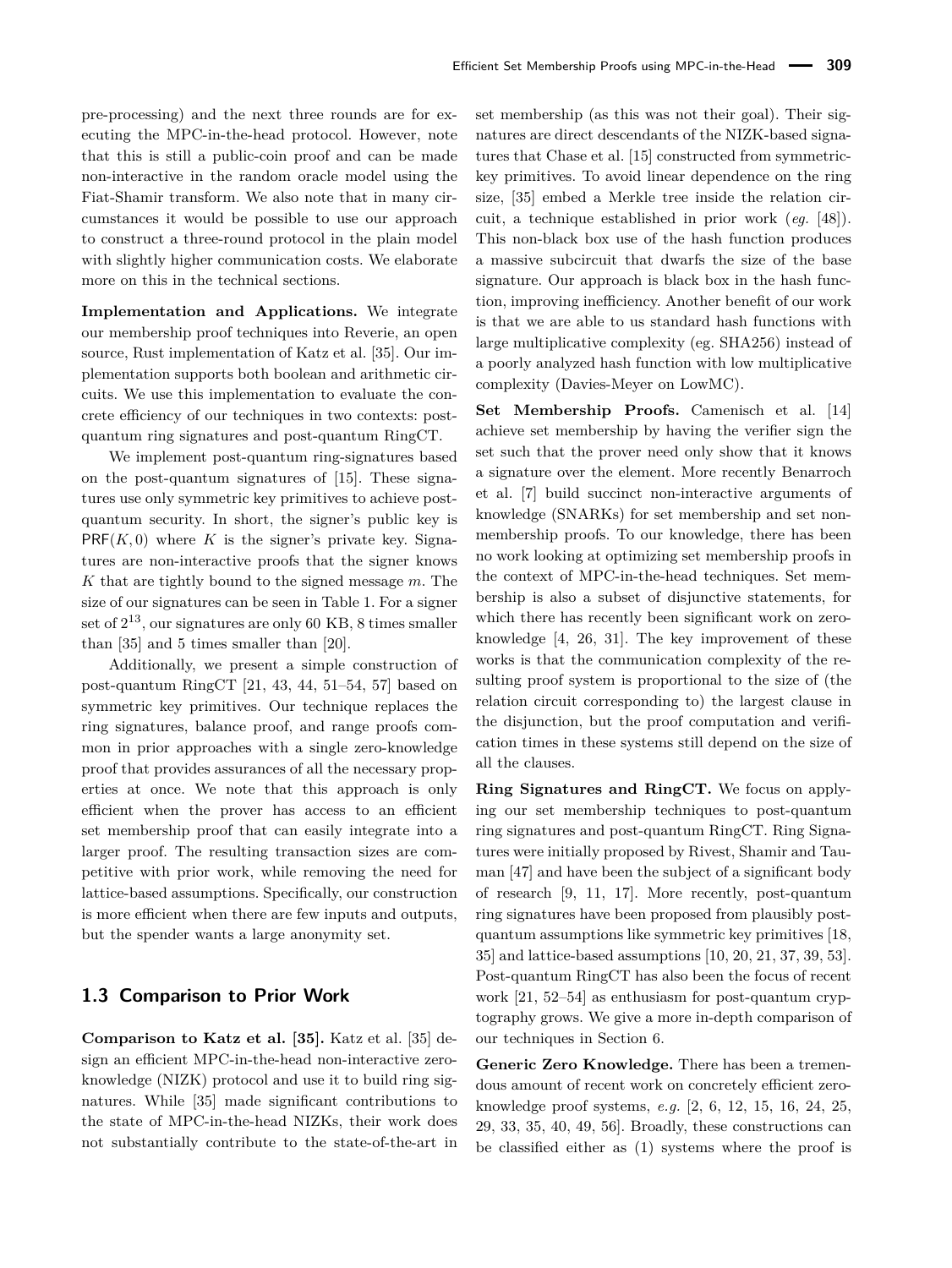succinct i.e., sublinear in the length of the witness (e.g. zero-knowledge SNARKs [\[24,](#page-16-18) [29,](#page-16-19) [46\]](#page-17-18)) and (2) systems where the proof size is a function of the size of the relation circuit (e.g.  $[2, 15, 25, 33, 35]$  $[2, 15, 25, 33, 35]$  $[2, 15, 25, 33, 35]$  $[2, 15, 25, 33, 35]$  $[2, 15, 25, 33, 35]$ ). Succinct proof systems generally suffer from prohibitively large computation times. On the other hand, concretely efficient nonsuccinct proof systems have communication and computation complexity that are both dependent on the size of the relation circuit. This is prohibitive for set membership proofs, as membership is a heavy-weight primitive when explicitly represented as a circuit.

# <span id="page-6-1"></span>**2 MPC-in-the-Head Based Σ-Protocols**

In this section, we recall the template of an MPC-inthe-Head  $\Sigma$ -protocol [\[32\]](#page-17-3) and establish some notation that will be useful in future sections.

Let  $\Pi$  be an *n*-party MPC protocol. Let  $P$  be the set of parties. Let  $V_i$  be the view of a party  $P_i \in \mathcal{P}$ in Π. Let  $\mathcal{P}_{\text{inp}} \subseteq \mathcal{P}$  be the set of input-bearing parties in this MPC. Let  $C$  be the set of all admissible corrupt party sets. Let  $\mathcal L$  be an NP-language and  $\mathcal R$  be the corresponding NP-relation. An MPC-in-the-head style zeroknowledge protocol, where both parties get a statement  $x \in \mathcal{L}$  and the prover gets a witness *w*, s.t.  $\mathcal{R}(x, w) = 1$ proceeds as follows:

- **Round 1:** The prover additively secret shares *w* amongst the virtual parties in  $\mathcal{P}_{\text{inp}}$ . Let  $\{w_i\}_{i \in \mathcal{P}_{\text{inp}}}$ be this set of shares. It then emulates an execution of Π in its head for the following function:  $\mathcal{F}(\{w_i\}_{i\in\mathcal{P}_{\text{inp}}}) = \mathcal{R}(x,\bigoplus_{i\in\mathcal{P}_{\text{inp}}}w_i)$ . Let  $\{\mathcal{V}_i\}_{i\in[n]}$  be the views of the respective parties in this execution. The prover computes  $\mathsf{Com} = \mathsf{Commit}(\{\mathcal{V}_i\}_{i \in [n]})$ and sends Com to the verifier. Depending on the efficiency requirements, Commit here could be any generic or a specific tailor-made commitment scheme.
- **Round 2:** The verifier randomly selects a set of parties from the set of all admissible corrupt party sets, *i.e.*,  $\mathcal{I} \in \mathcal{C}$  and sends it to the prover.
- **Round 3:** The prover sends an opening Open to the verifier, that would enable the verifier to *only* obtain the  $\{\mathcal{V}_i\}_{i \in \mathcal{I}}$ .
- **Verify:** The verifier computes  $\{V_i\}_{i \in \mathcal{I}}$  using Com and Open. It then checks if these views are consistent amongst each other. If the checks succeed, the verifier outputs 1, else it outputs 0.

**Security.** It is easy to see that *completeness* of the above protocol would follow from the completeness of the underlying MPC protocol and the commitment scheme used by the prover to commit to the views of the virtual parties. To show *zero-knowledge*, one can construct a simulator that constructs the opened virtual parties in a consistent way, but has the unopened virtual parties cheat. Finally, the *soundness* error of the protocol follows from the corruption threshold and robustness of the underlying MPC protocol. For more details, along with a formal descriptions of these properties, see [\[32\]](#page-17-3).

# <span id="page-6-0"></span>**3 Set Membership using MPC-in-the-head**

In this section, we describe our generic compiler that transforms any MPC-in-the-head style Σ-protocol into a five round public coin protocol for set membership with only an additive overhead in the communication complexity that is logarithmic in the size of the set. As discussed in the introduction, we first present an optimized version for the case where the number of input parties in the underlying MPC protocol is more than its privacy threshold and later discuss how it can be extended for any MPC-in-the-head protocol.

**Notation and Building Blocks.** Let *κ* be a tunable security parameter. We use  $\parallel$  to denote concatenation. We will use  $\phi$  to denote a permutation. We will denote the number of parallel repetitions of the preprocessing (*i.e.*, generation of shares of the set) by *M*. Let  ${x_1, \ldots, x_\ell}$  be the publically known set and R be an NP-relation. The prover wants to convince the verifier that there exists an element  $x \in \{x_1, \ldots, x_\ell\}$  and a witness *w* such that  $\mathcal{R}(x, w) = 1$ . Let  $x_\alpha$  denote the active element in the set, *i.e.*, the element for which the prover has a corresponding witness.

Our protocol uses the following primitives: (1) Pseudorandom generator PRG  $\{0,1\}^{\kappa}$  $\kappa \qquad \rightarrow \qquad \{0,1\}^{\mathsf{poly}(\kappa)}$ (used implicitly to sample random values), (2) An Accumulator (Acc*.*Gen*,* Acc*.*Eval*,* Acc*.*Proof*,* Acc*.*Verify) (see Appendix [A\)](#page-18-2), (3) A hiding and binding non-interactive commitment scheme  $\text{Com}(m;r)$ , (4) a threshold secret sharing scheme  $(\textsf{Share}(m, n, t; r), \textsf{Recon}(\{s_i\}_{i \in [n]}, n, t))$  [\[50\]](#page-17-19), and (5) An MPC-in-the-head based Σ-protocol (see Section [2\)](#page-6-1).

For simplicity, we assume that all parties in the MPC protocol used in  $\Sigma$  are input-bearing parties.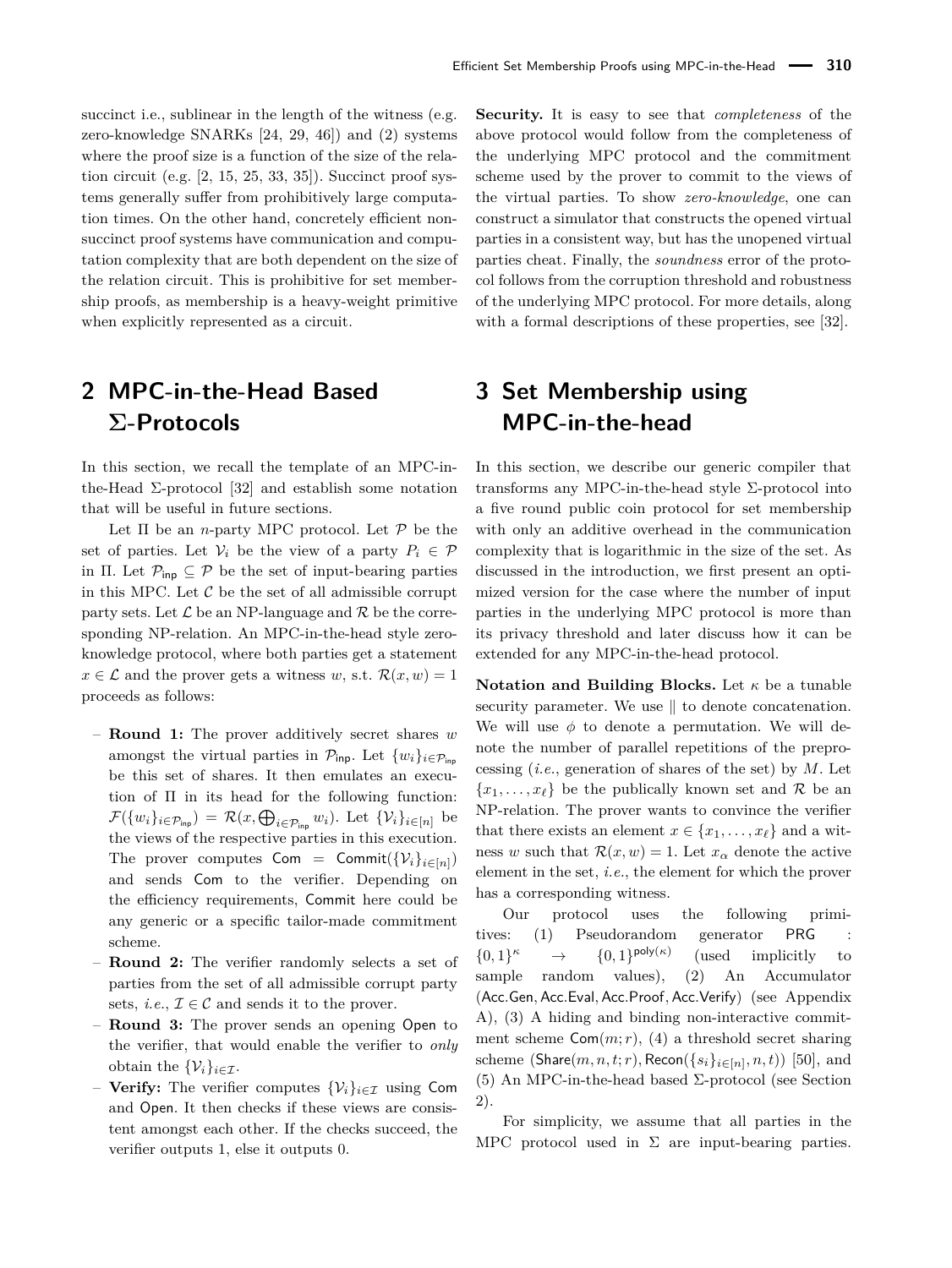Looking ahead, it will be obvious from context, that this protocol can be trivially extended to accommodate scenarios where only a subset of the parties might be input-bearing.

**Overview.** As discussed in the technical overview, the proof proceeds in two phases: (1) demonstrating correctness of the witness independent preprocessing of the public set  $\{x_1, \ldots, x_\ell\}$  using cut-and-choose, and (2) demonstrating that the MPC-in-the-head protocol has been executed honestly with respect to the preprocessing. For succinctness, as much information as possible is generated by expanding small seeds using a PRG. The protocol is split over two figures; first, the prover and verifier participate in an interactive protocol described in Figure [1,](#page-8-0) and then the verifier runs the algorithm from Figure [2](#page-9-0) to verify validity of the transcript obtained from Figure [1.](#page-8-0)

For each of the *M* parallel iterations of the preprocessing step, the prover begins by sampling a random mask. It then uses a threshold secret sharing scheme to compute shares of this mask using the privacy threshold *t* of the underlying MPC protocol. It also computes the ∆s between the random mask and every element in the set, where we denote the  $\Delta$  corresponding to the  $k^{\text{th}}$  element in the *j*<sup>th</sup> iteration by  $\Delta_{j,k}$ . The prover then computes commitments to these *n* shares of the random mask (one for each party) and the  $\ell \Delta$  values (one for each element in the set). It then randomly permutes the commitments to the  $\ell \Delta$  values and accumulates these permuted commitments using an accumulator. Finally, it computes a hash of the accumulated value and the *n* commitments to the respective seeds assigned to each party. This hash value is sent over to the verifier.

The verifier then partitions the *M* preprocessings into two types: (1) a subset *S* that will be opened and checked for correctness, and (2) preprocessings that will be used to execute the MPC-in-the-head protocol. The verifier further subdivides this second type of preprocessing into  $\tau$  equally sized subsets  $C_1, \ldots, C_{\tau}$ , each of which will be used to execute a single MPC-in-the-head instance. Note that value of  $\tau$  comes directly from the number of repetitions required by the underlying MPCin-the-head protocol, and is not a newly variable introduced by our techniques. For example, if the MPC-inthe-head protocol does not require repetition, then the prover can simply set  $\tau = 1$ .

In the third round, the prover responds with all the randomness used to compute the preprocessings in *S*. Then the prover runs  $\tau$  parallel copies of the the underlying MPC-in-the-head protocol using the remaining "unopened" preprocessing. In particular, for each copy, the prover computes random additive shares for the witness *w* and a random additive secret sharing for the statements  $x_\alpha$ , the witness shares and random mask shares (computed in the preprocessing phase) form the inputs of the parties. The prover computes the views of all the virtual parties in the underlying MPC for the following functionality:

$$
\mathcal{F}\left(\{\{[\mathsf{mask}_j]_m\}_{j \in C_i}, [x_\alpha]_m, [w]_m\}_{m \in [n]}\right) :=
$$
\n
$$
\mathcal{R}\left(\sum_{m \in [n]} [x_\alpha]_m, \sum_{m \in [n]} [w]_m\right) \land \forall j \in C_i :
$$
\n  
\nRecon  $\left(\{[\mathsf{mask}_j]_m\}_{m \in [n]}, n, t\right) + \Delta_{j, \alpha} = \sum_{m \in [n]} [x_\alpha]_m$ 

This functionality contains the following parts:

- (1) reconstructs the additive secret sharings of the active statement  $x_\alpha$  and witness *w* supplied as input;
- (2) executes the relation circuit  $\mathcal{R}(x_\alpha, w)$ ; and
- (3) ensures that statement encoded in each preprocessing is the same and matches  $x_\alpha$ .

We assume w.l.o.g., that the reconstruction algorithm Recon outputs  $\perp$  if all the *n* input shares are not consistent. The prover commits to these resulting views exactly as it would in the underlying protocol.

Finally, the verifier chooses a subset of the parties for each execution of the MPC. The prover responds by sending the views of those parties (which include the inputs assigned to those parties). The prover additionally sends the  $\Delta$  value corresponding to the active element in the unopened preprocessing and the randomness used to commit to it. It then gives a proof of inclusion (using the accumulator) to prove that this commitment was part of the accumulated values.

Completeness of the protocol follows trivially from the correctness of the underlying primitives used in this protocol. We argue zero-knowledge and soundness of this protocol in [Appendix B.](#page-18-3)

**Remark.** Since the above approach requires us to secret share the mask amongst all the input-bearing parties using the privacy threshold of the underlying MPC protocol, this approach only works if the number of inputbearing parties is more than the privacy threshold in the underlying MPC protocol. For all other protocols, we can simply use an additive secret sharing scheme to secret share the masks. However, as discussed in the introduction, the soundness error of the resulting protocol in this case will depend both on the soundness error of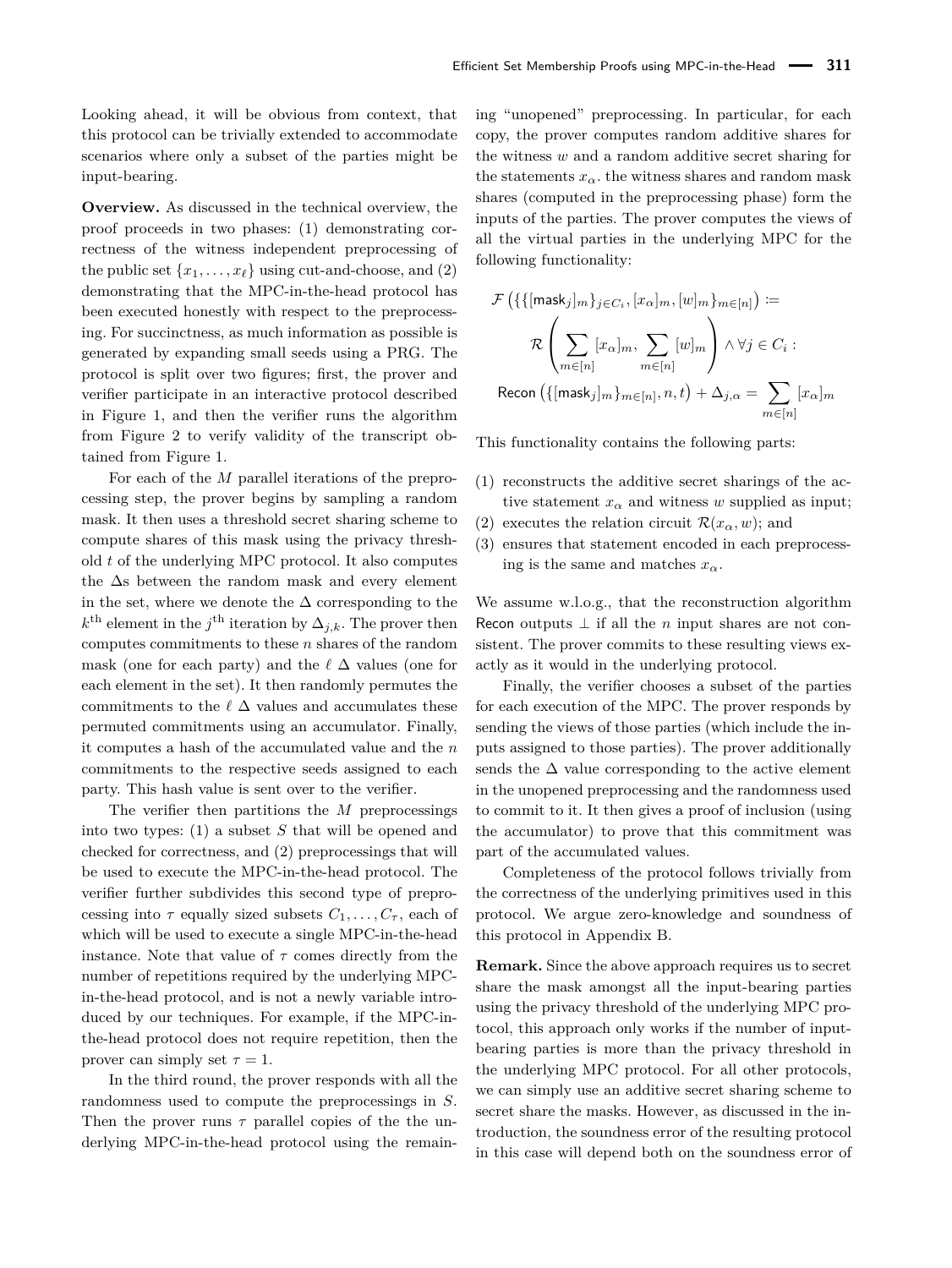# **Set Membership Proof using MPC-in-the-Head**

<span id="page-8-0"></span>Public Inputs: Statements  $x_1, \ldots, x_\ell$ , Accumulator Parameters pp Prover Inputs: Active Statement *xα*, Witness *w* Protocol Parameters: Number of Preprocessings *M*, Number of MPC Parties *n*, MPC Corruption Threshold *t*, Number of Online Phases *τ*, Numer of Preprocessings Consumed by Each Online Phase *η* **- Round 1:** For each  $j \in [M]$ , the prover computes the following: – **Share a Random Mask Among the Players:** 1. Sample a random mask mask<sub>j</sub>  $\overset{\$}{\leftarrow}$  **F**. 2. For each  $k \in [\ell]$ , compute  $\Delta_{j,k} = x_k - \text{mask}_j \in \mathbb{F}$ .  $\text{3.} \ \ \text{Share the mask:} \ \ r_j^{(\text{share})} \xleftarrow{\$} \{0,1\}^\kappa; [\textsf{mask}_j]_1, \ldots, [\textsf{mask}_j]_n \leftarrow \textsf{Share}(\textsf{mask}_j, n, t; r_j^{(\textsf{share})}).$ – **Committing to Shares and Deltas:** 1. For each  $i \in [n]$ , commit to the share:  $r_{j,i}^{(\text{mask-com})} \leftarrow^{\$} \{0,1\}^{\kappa}; \text{com}_{j,i}^{(\text{mask})} = \text{Com}([\text{mask}_j]_i; r_{j,i}^{(\text{mask-com})}).$ 2. Sample  $r_j^{(\Delta\text{-com})} \overset{\$}{\leftarrow} \{0,1\}^{\kappa}$  and compute  $\{r_{j,k}^{(\Delta\text{-com})}\}_{k\in[\ell]} \leftarrow \text{PRG}(r_j^{(\Delta\text{-com})}).$ 3. For each  $k \in [\ell]$  commit to the delta:  $\text{com}_{j,k}^{(\Delta)} = \text{Com}(\Delta_{j,k}; r_{j,k}^{(\Delta\text{-com})}).$ – **Permuting and Accumulating Delta Commitments:** 1. Randomly sample a permutation  $\phi_j$  from the space of all permutations of size  $\ell$ . 2. Accumulate permuted commitments:  $(\textsf{aux}_j, \textsf{acc}_j) = \textsf{Acc}.\textsf{Eval}(\textsf{pp}, \textsf{com}_{j, \phi_j(1)}^{(\Delta)}, \dots, \textsf{com}_{j, \phi_j(\ell)}^{(\Delta)}).$ 3. Let  $R_j = (com_{j,1}^{(mask)}, \ldots, com_{j,n}^{(mask)}, acc_j)$ Finally, send  $(R_1, \ldots, R_M)$  to the verifier.  $-$  **Round 2:** The verifier randomly partitions  $[M]$  into  $(\tau + 1)$  subsets:  $C_1, \ldots, C_{\tau}$  and  $S$  such that  $|C_i| = \eta$  for  $i \in [\tau]$  and  $|S| = M - \tau \eta$ . – **Round 3:** The prover (1) opens all repetitions in *S*, and (2) runs the MPC for the remaining repetitions: 1. For each  $j \in S$ , the prover sends  $(\{r_{j,i}^{(\text{mask-com})}\}_{i \in [n]}, r_j^{(\Delta\text{-com})}, r_j^{(\text{share})}, \text{mask}_j, \phi_j)$  to the verifier. 2. For each  $i \in [\tau]$ : (a) Additively secret share *w*: pick random  $[w]_1, \ldots, [w]_n$  st.  $w = \sum_{m \in [n]} [w]_m$ (b) Additively secret share  $x_{\alpha}$ : pick random  $[x_{\alpha}]_1, \ldots, [x_{\alpha}]_n$  st.  $x_{\alpha} = \sum_{m \in [n]} [x_{\alpha}]_m$ (c) Let  $\{\Delta_{j,\alpha}\}_{j\in C_i}$  be (public) constants in the MPC protocol, each party  $P_m$  is assigned input  $(\{[\text{mask}_j]_m\}_{j \in C_i}, [x_\alpha]_m, [w]_m)$ . The prover computes the 'MPC-in-the-head' for the following relation:  $\mathcal{F}\left(\{\{[\mathsf{mask}_j]_{m}\}_{j \in C_i}, [x_\alpha]_{m}, [w]_{m}\}_{m \in [n]}\right) \coloneqq$  $\mathcal{R}\left(\sum\nolimits_{m \in [n]} [x_\alpha]_m, \sum\nolimits_{m \in [n]} [w]_m\right) \wedge \forall j \in C_i: \mathsf{Recon}\left(\{[\mathsf{mask}_j]_m\}_{m \in [n]}, n, t\right) + \Delta_{j, \alpha} = \sum\nolimits_{m \in [n]} [x_\alpha]_m$ Let  $\mathcal{V}_{i,m}$  be the resulting view of party  $P_m.$ (d) For each  $m \in [n]$ , commit to each view:  $r_{i,m}^{(\text{view-com})} \leftarrow \{0,1\}^{\kappa}$ ; com $_{i,m}^{(\text{view-com})} = \text{Com}(\mathcal{V}_{i,m}; r_{i,m}^{(\text{view-com})})$ (e) For  $j \in C_i$  compute the membership proof for  $\Delta_{j,\alpha} : \pi_j \leftarrow \textsf{Acc}.\textsf{Proof(pp, acc_j, com}^{(\Delta)}_{j,\phi_j(\alpha)}, \textsf{aux}_j).$ (f) Send  $\{(\pi_j, \Delta_{j,\alpha}, r_{j,\alpha}^{(\Delta-\text{com})})\}_{j\in C_i}$ , and  $\{\text{con}_{i,m}^{(\text{view})}\}_{m\in[n]}$  to the verifier.  $-$  **Round 4:** For each *i* ∈ [ $τ$ ], the verifier picks a random *t*-sized subset of the parties  $\mathcal{I}_i$  ⊆<sub>*t*</sub> [ $n$ ]. **- Round 5:** The prover opens the parties specified in  $\mathcal{I}_1, \ldots, \mathcal{I}_{\tau}$ . For each  $i \in [\tau]$ : 1. Send  $\{V_{i,m}, r_{i,m}^{(\text{view-com})}, \{r_{j,m}^{(\text{mask-com})}\}_{j \in C_i}\}_{m \in \mathcal{I}_i}$  to the verifier.

**Fig. 1.** A general compiler to obtain an efficient set membership proof from any MPC-in-the-head based Σ-protocol.

the underlying MPC-in-the-head protocol and on the number of parties.

**Complexity Analysis.** Let  $CC_{\Sigma}(\mathcal{F})$  be the communication complexity of a single run underlying MPC-inthe-head protocol when used to give a proof for the relation circuit  $F$ . Then the communication complexity of a single run of the protocol described in Figure [1](#page-8-0) is:  $M(n + 1)\kappa + (n\kappa + 3\kappa + |x|)(M - \tau\eta) + \tau\eta\kappa(\log \ell +$ 

 $2) + \text{CC}_{\Sigma}(\mathcal{F}) = O(Mn(\kappa + |x|) + M\kappa \log \ell) + \text{CC}_{\Sigma}(\mathcal{F})$  The computation complexity of this protocol is  $O(Mn(\kappa +$  $|x| + (\kappa + |x|)M\ell + \overline{\mathbf{CC}}_{\Sigma}(\mathcal{F}),$  where  $\overline{\mathbf{CC}}_{\Sigma}(\mathcal{F})$  is the computation complexity of a single run of the underlying MPC-in-the-head protocol when used to give a proof for the relation circuit  $\mathcal{F}.$ 

**Set Membership for Multiple Values.** It is easy to see that the above ideas can be trivially extended to ob-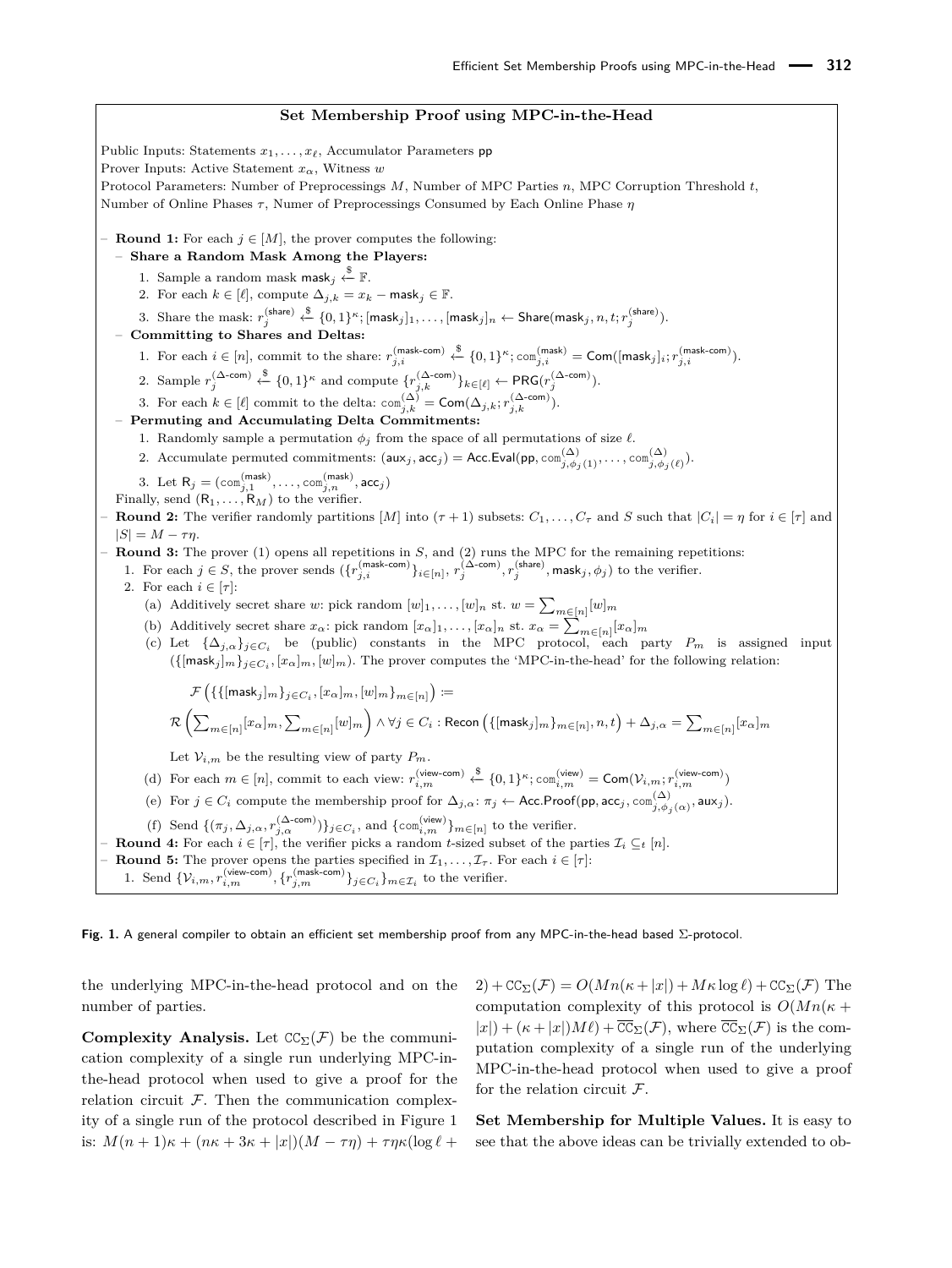#### **Verification for the Set Membership Proof**

<span id="page-9-0"></span>The verifier proceeds as follows:

- **Verifying Correctness of Opened Preprocessing:** For each  $j \in S$ , compute the following:
	- 1. Receive  $(\{r_{j,i}^{(\text{mask-com})}\}_{i \in [n]}, \{r_{j,k}^{(\Delta\text{-com})}\}_{k \in [\ell]}, r_{j}^{(\text{share})}, \textsf{mask}_j, \phi_j)$  from the prover.
	- $2. \ \ \mathrm{Compute} \ [\mathsf{mask}_j]_1, \dots, [\mathsf{mask}_j]_n \gets \mathsf{Share}(\mathsf{mask}_j, n, t; r_j^{(\mathsf{share})}).$
	- 3. For each  $i \in [n]$ , recompute the commitments to the shares  $\text{com}_{j,i}^{(\text{mask})}$  $\mathcal{O}' = \mathsf{Com}([\mathsf{mask}_j]_i; r_{j,i}^{(\mathsf{mask-com})}).$
	- 4. For each  $k \in [\ell]$ , recompute the deltas  $\Delta_{j,k} = x_k \text{mask}_j; \text{com}_{j,k}^{(\Delta)}$  $\boldsymbol{0}^\prime = \mathsf{Com}(\Delta_{j,k}; r_{j,k}^{(\Delta\text{-com})})$
	- $\int$ ,..., com $\int_{j,\phi_j(\ell)}^{(\Delta)}$  $\mathcal{L}$ ).
	- 5. Recompute the accumulator  $(\_, \text{acc}'_j) = \text{Acc.Eval}(\text{pp}, \text{com}^{(\Delta)}_{j, \phi_j(1)})$
	- 6. Perform the following checks:  $\forall i \in [n]$ ,  $\text{com}_{j,i}^{(\text{mask})} \stackrel{?}{=} \text{com}_{j,i}^{(\text{mask})}$ ;  $\forall k \in [\ell], \text{com}_{j,k}^{(\Delta)}$  $\stackrel{?}{=} \text{com}_{j,k}^{(\Delta)}$  $\prime$ ;  $\text{acc}_j \stackrel{?}{=} \text{acc}'_j$ .

– **Verify Consistency of MPC-in-the-head Execution and Delta Memberships:** For each *i* ∈ [*τ*]:

- 1. Receive  $(\{(\pi_j, \Delta_j, r_j^{(\Delta \text{-com})})\}_{j \in C_i}, \{\text{com}_{i,m}^{(\text{view})}\}_{m \in [n]}, \{\mathcal{V}_{i,m}, r_{i,m}^{(\text{view-com})}, \{r_{j,m}^{(\text{mask-com})}\}_{j \in C_i}\}_{m \in \mathcal{I}_i})$  from the prover. 2. Recompute commitment to provided delta:  $\text{com}_{j}^{(\Delta)} = \text{Com}(\Delta_j; r_j^{(\Delta\text{-com})})$
- 3. Recompute commitments to the opened views, for  $m \in \mathcal{I}_i$ : com<sub>i,m</sub> (view)  $\boldsymbol{O}' = \mathsf{Com}(\mathcal{V}_{i,m}; r_{i,m}^{(\mathsf{view-com})})$
- 4. Verify commitments to player views: Check, for  $m \in \mathcal{I}_i$ :  $\text{com}_{i,m}^{(\text{view})'} \stackrel{?}{=} \text{com}_{i,m}^{(\text{view})}$
- 5. Verify the accumulator inclusion proofs: Check  $\forall j \in C_i:$  Acc.Verify(pp, acc $_j,$   $\text{con}^{(\Delta)}_j, \pi_j) \stackrel{?}{=} 1.$
- 6. Verify commitments to opened player's masks: Check, for  $m \in \mathcal{I}_i$ ,  $j \in C_i$ : com $\binom{(\text{mask})}{j,m} = \textsf{Com}([\text{mask}_j]_m; r_{j,m}^{(\text{mask-con})}),$ where  $[\text{mask}_i]_m$  is part of  $\mathcal{V}_{i,m}$ .
- 7. Check consistency of the opened MPC views against the function:

 $\mathcal{F}\left(\{\{[\mathsf{mask}_j]_{m}\}_{j \in C_i}, [x_\alpha]_{m}, [w]_{m}\}_{m \in [n]}\right) \coloneqq$  $\mathcal{R}\left(\sum_{m\in[n]}[x_\alpha]_m,\sum_{m\in[n]}[w]_m\right)\wedge\forall j\in C_i:$  Recon  $\left(\{[\mathsf{mask}_j]_m\}_{m\in[n]},n,t\right) + \Delta_j = \sum_{m\in[n]}[x_\alpha]_m$ Parameterized by the constants  $\{\Delta_j\}_{j\in C_i}$ . If all the above checks succeed, the verifier outputs 1, else it outputs 0.

**Fig. 2.** Verification algorithm for our Set Membership Proof from Figure [1.](#page-8-0)

tain a set membership proof for multiple values (say *k* values), *i.e.*, where the prover would want to prove that  $\exists x'_1, \ldots, x'_k, w$  such that  $\{x'_1, \ldots, x'_k\} \subset \{x_1, \ldots, x_n\}$  and  $\mathcal{R}(x'_1, \ldots, x'_k, w) = 1$ . This can be done using the above protocol with the only modification that the underlying MPC-in-the-head protocol will be used to prove the relation

$$
\mathcal{F}\left(\{\{[\mathsf{mask}_j]_m\}_{j \in C_i}, [x_1]_m, \dots, [x_k]_m, [w]_m\}_{m \in [n]}\right) :=
$$
\n
$$
\mathcal{R}\left(\sum_{m \in [n]} [x_1]_m, \dots, \sum_{m \in [n]} [x_k]_m, \sum_{m \in [n]} [w]_m\right) \wedge
$$
\n
$$
\forall j \in C_i, \beta \in [k]:
$$
\n
$$
\text{Recon } (\{[\mathsf{mask}_j]_m\}_{m \in [n]}, n, t) + \Delta_{j, \beta} = \sum_{m \in [n]} [x_{\beta}]_m
$$

where  $\Delta_{j,\beta}$  are public constants for  $\beta \in [k]$  and the prover will be required to give a proof of inclusion in

the accumulator for each  $\Delta_{j,\beta}$  value. Looking ahead, this will be useful in our construction of RingCT.

**Optimizations.** In [Appendix C](#page-20-1) we include several additional optimizations for our protocol. Specifically, we discuss optimizations for secret sharing based MPC protocols, optimizing the number of parallel repetitions, reducing the round complexity to 3 rounds (as in [\[35\]](#page-17-4)), and using pseudorandom generators to compress the seed information.

# <span id="page-9-1"></span>**4 Compiling Non-Standard MPC-in-the-head Protocols**

The compiler described in the previous section works seamlessly with any MPC-in-the-head based  $\Sigma$  protocol that follows the template presented in Section [2.](#page-6-1)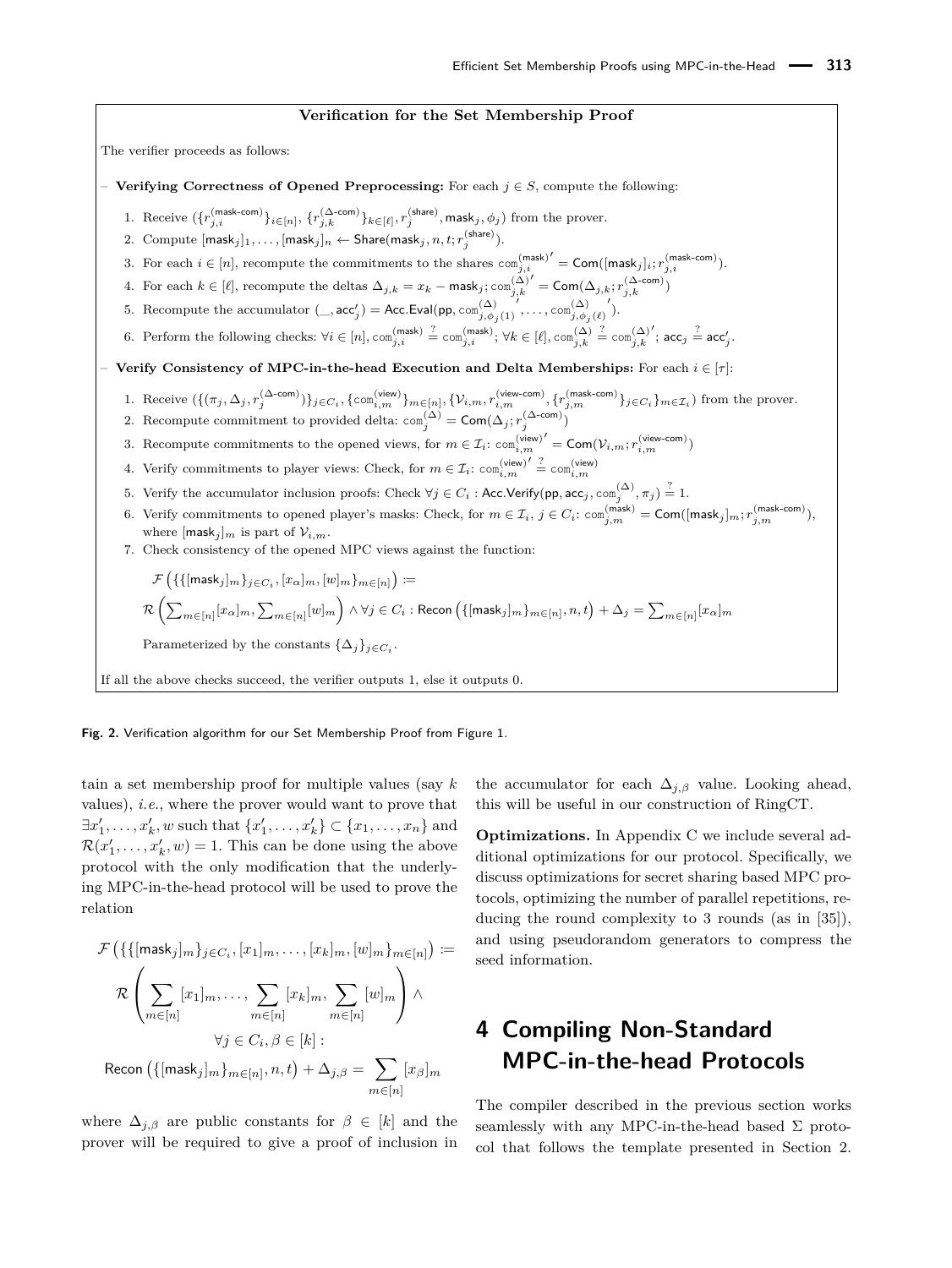However, some recent protocols in this regime slightly deviate from this template in order to get better efficiency. In this section, we demonstrate the versatility of our main ideas by showing how they can extend to two such protocols. Additionally, we implement our compiler as applied to the second example.

#### **4.1 Integrating Into Ligero**

Ligero is a MPC-in-the-head protocol with sub-linear communication complexity that leverages a highly nontraditional MPC protocol. In the first phase, a special "sender" party evaluates the relation circuit using the witness in the clear, and computes  $\sqrt{|C|}$  packed secret sharings of the values induced on all the intermediate wires of this relation circuit, where  $|C|$  is the size of the circuit and each sharing holds a block of  $\sqrt{|C|}$  values. These sharings are distributed to *n* virtual servers. In the second phase, the servers obtain a public random string *r* sampled via a coin flipping oracle, and perform only local computation. Finally, each server sends a single message to a "receiver."

In the 5 round MPC-in-the-head protocol based on this MPC protocol, the verifier supplies the value *r* and chooses to see a subset of the views of the servers and the verifier, but is not allowed to see the sender's view, as this would trivially violate zero-knowledge. At a high level, the first phase of the underlying MPC protocol transforms the circuit into a set of polynomial encodings. The verifier then uses the second phase of the MPC to check that these encodings satisfy low degree constraints derived from the structure of the relation circuit.

The Ligero protocol does not require repetition, as a single iteration of the protocol already has negligible soundness error. Thus, when instantiating our set membership techniques with Ligero, we set  $\tau=1$ and  $\eta = M/2$ . Because the sender party's view cannot be opened, the inputs for  $x_\alpha$  must be provided to the *servers* instead and be appropriately encoded into packed secret shares. The remaining protocol can be run without further modification.

#### <span id="page-10-0"></span>**4.2 Integrating Into Katz et al.**

Katz et al. [\[35\]](#page-17-4) presented an efficient zero-knowledge protocol using MPC-in-the-head technique. The goal of their approach is to increase the number of virtual players participating in the MPC protocol (and thereby reduce the number of parallel repetitions required for soundness) without increasing the size of resulting proofs. To accomplish this, they design a specialpurpose MPC protocol consisting of two phases: (1) a circuit dependent *pre-processing phase* that is independent of the parties' inputs to the MPC and (2) an *online phase* that depends on the output of the pre-processing phase and the parties' inputs. Using several clever optimizations, the size of the resulting proof is (mostly) independent of the number of virtual players.

A straightforward way to integrate our set membership proof techniques into a Katz et al. proof would be to use their protocol in a black-box way inside our compiler [\(Figure 1\)](#page-8-0), computing *η* based on the value of *τ* used in Katz et al. However, this ignores the shared structure of our compiler and Katz et al.'s protocol: both have an input-independent pre-processing phase, followed by an evaluation phase over secret inputs. A more natural approach would be to run our set membership in parallel with Katz et al.'s protocol. Specifically, during the pre-processing phase, the prover generates both correlated randomness and secret shares of the set (as in the compiler) and sets  $\eta = 1$ . The correctness of both can be verified using a cut-and-choose approach. During the online phase, the virtual parties run the MPC protocol in Katz et al. leveraging the correlated randomness, using the secret shares of the secret element directly.

The benefits of this approach is that there is no need to add extra rounds to the protocol.<sup>[6](#page-0-0)</sup> Moreover, since their MPC protocol works in the dishonest majority, as discussed in the previous section, instead of sampling a different seed for every party, we can use a tree-based PRG to derive randomness for the parties to further reduce the communication complexity. This protocol is only based on symmetric key primitives and is therefore post-quantum secure. The total communication complexity of this protocol is  $O(\kappa \log n + |\mathcal{R}| + |\mathcal{R}|)$  $|x| + |w| + \kappa \log \ell$ .

**Implementing Set Membership Proofs for Katz et al.** We implemented this optimized integration of set membership techniques on top of Reverie, the only public general purpose implementation of the Katz et al. protocol. The entire code base is written in Rust and supports parallel computation, proof streaming, and

**<sup>6</sup>** Indeed, this five-round protocol for set-membership can then be compressed into a three-round protocol (in the plain model) using the ideas from [\[35\]](#page-17-4)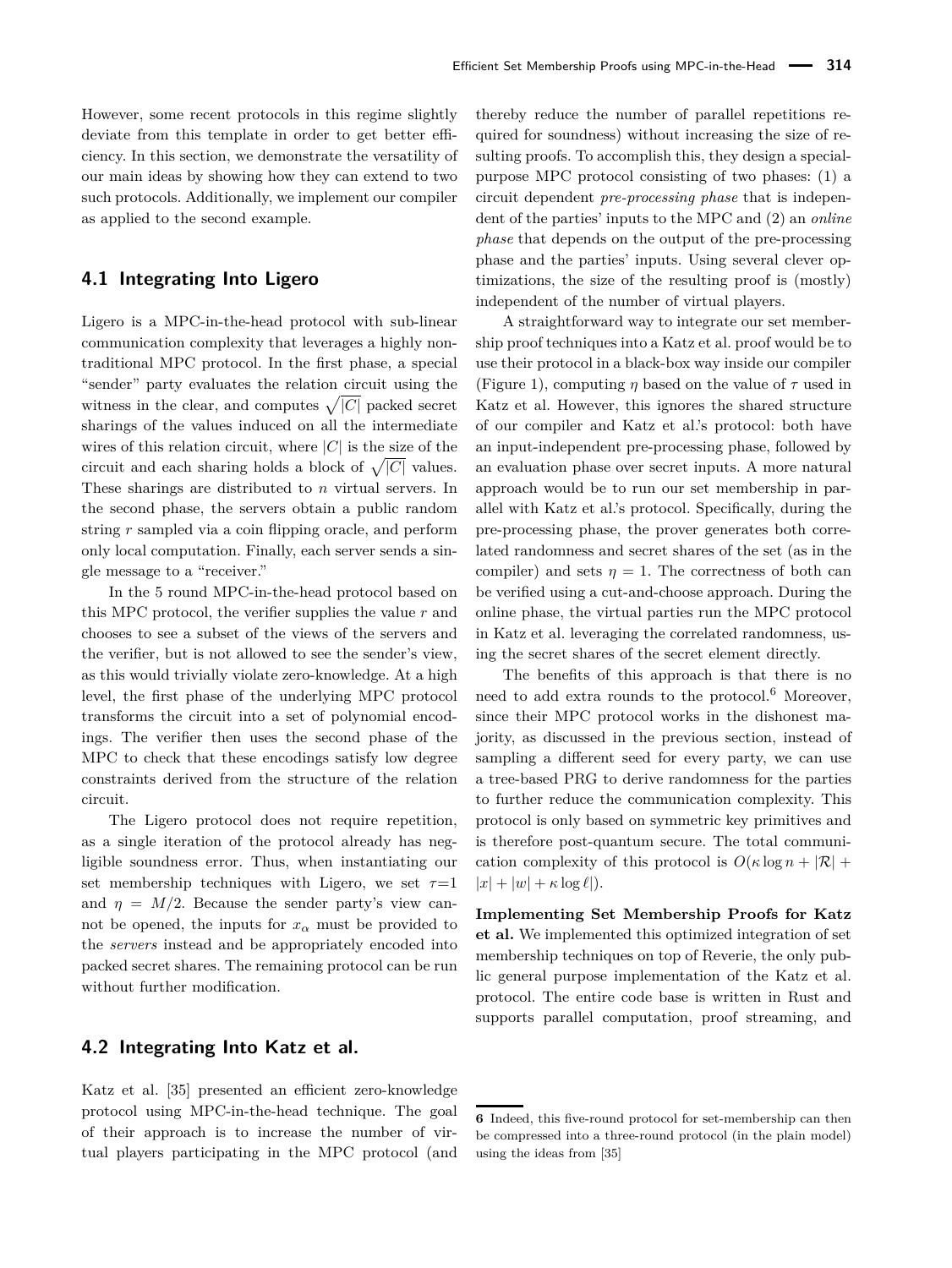bit slicing, and is freely available under the GPLv3.<sup>[7](#page-0-0)</sup> Throughout our evaluation, we use this implementation.

Our implementation automatically applies Fiat-Shamir to the three-round variant of [\[35\]](#page-17-4). Because the input from the set membership proof needs to be treated differently than standard input, we separate the input into two tapes. Circuits are specified in the Bristol Fashion [\[3\]](#page-15-2); whenever the prover encounters an INPUT gate, it reads from the first (witness) tape and whenever it encounters a BRANCH gate it reads from the (second) membership proof tape.

The code base instantiates the cryptographic primitives with ChaCha12[\[8\]](#page-16-20) and Blake3[\[45\]](#page-17-20) as follows: The PRG is implemented with ChaCha12, including as the length-doubling PRG inside the TreePRG. We use Blake3 as the collision resistant hash function and to instantiate the random oracle (in key derivation func-tion mode)<sup>[8](#page-0-0)</sup>. We instantiate our commitments with hash-based commitments, also using Blake3 in keyed mode. We use Blake3 without keying when committing to high entropy values, as in Katz et. al [\[35\]](#page-17-4), but note that this particular optimization cannot be applied when committing to the shares in the set membership proof, as they are correlated. Our implementation is generic: allowing instantiation of the non-interactive zero-knowledge proof of knowledge (NIZKPoK) with any ring and taking any algebraic circuit over said ring. We use this to optimize the ring signature circuit for the particular PRF instantiation as described below.

## <span id="page-11-0"></span>**5 Post-Quantum Ring Signatures**

Ring signatures are a privacy preserving version of signatures introduced by Rivest, Shamir, and Tauman [\[47\]](#page-17-0). Ring signatures give the signer *k*−anonymity, in that a signature can only be linked back to a *set* (or ring) or public keys. We now show how to leverage our efficient set membership techniques for MPC-in-the-head to get the smallest constructions of post-quantum ring signatures from symmetric key assumptions. Due to lack of space, we omit formal definitions of ring signatures, which can be found in [\[47\]](#page-17-0).

#### **5.1 Construction and Implementation**

The work of Chase *et. al.* [\[15\]](#page-16-2), and later Katz *et. al.* [\[35\]](#page-17-4), construct post-quantum ring signatures in the random oracle model that only depend on symmetric key primitives. These signatures use random PRF keys as the secret keys sk and the corresponding public key is defined as  $PRF_{sk}(0^{\kappa})$ . The regular signatures constitute a  $NIZKPoK({\sf sk}): PRF_{\sf sk}(0^{\kappa}) = {\sf pk}$  in which the message is fed into the random oracle during flattening. This means that the simulated players execute the PRF and that the public key is fed explicitly into the circuit at the end to perform the equality check. Clearly, this reveals the identity of the signer.

Katz *et. al.* [\[35\]](#page-17-4) showed how to extend this template to create both ring and group signatures by adding a Merkle membership proof inside the circuit. More formally, the signature would be of the form

$$
\begin{aligned} \mathrm{NIZKPoK}\{(\mathsf{sk}, \mathsf{pk}): (\mathsf{PRF}_{\mathsf{sk}}(0^\kappa) = \mathsf{pk}) \wedge \\ \mathsf{pk} &\in \{\mathsf{pk}_1, \dots, \mathsf{pk}_\ell\}\}, \end{aligned}
$$

where the membership proof is implemented using a Merkle tree. This introduced a *multiplicative* overhead to the signature size proportional to the the logarithm of the ring size, as each hash in the Merkle tree is the same size as the relation itself. Taking a similar approach, but we use the membership proof construction presented in [Section 4.2.](#page-10-0) Due to space constraints, we omit the proof of security for this construction, as it is the same as the proof in [\[35\]](#page-17-4).

**Implementation and Evaluation** We implemented our ring signatures using Reverie. We instantiate the PRF using LowMC with the picnic-L5-full parame-ters<sup>[9](#page-0-0)</sup> from the Picnic specification [\[58\]](#page-18-4) offering an estimated 128 bits of post-quantum security. The underlying MPC protocol is instantiated with  $n = 64$ .  $M = 1662$ ,  $\tau = 44$  to optimize for signature size at 256 bits of statistical security (yielding a NIZK with 128 bits of security against Grover's algorithm [\[30\]](#page-17-21)). We bitslice the LowMC circuit inside the MPC protocol $^{10}$  $^{10}$  $^{10}$ , by letting the MPC protocol operate over vectors from  $(\mathbb{F}_2)^{85}$ (rather  $\mathbb{F}_2$ ) to improve concrete prover/verifier time.

We find that our ring signatures are the smallest post-quantum ring signatures currently known from symmetric key assumptions. A single iteration of

**<sup>7</sup>** Code is available at:

github.com/trailofbits/reverie/tree/stacked-ikos.

**<sup>8</sup>** To provide domain separation from the collision resistant hash function.

**<sup>9</sup>** LowMC with 255-bit state, 255-bit key, 4 rounds and full S-Box layers.

**<sup>10</sup>** As done in the optimized Picnic implementation.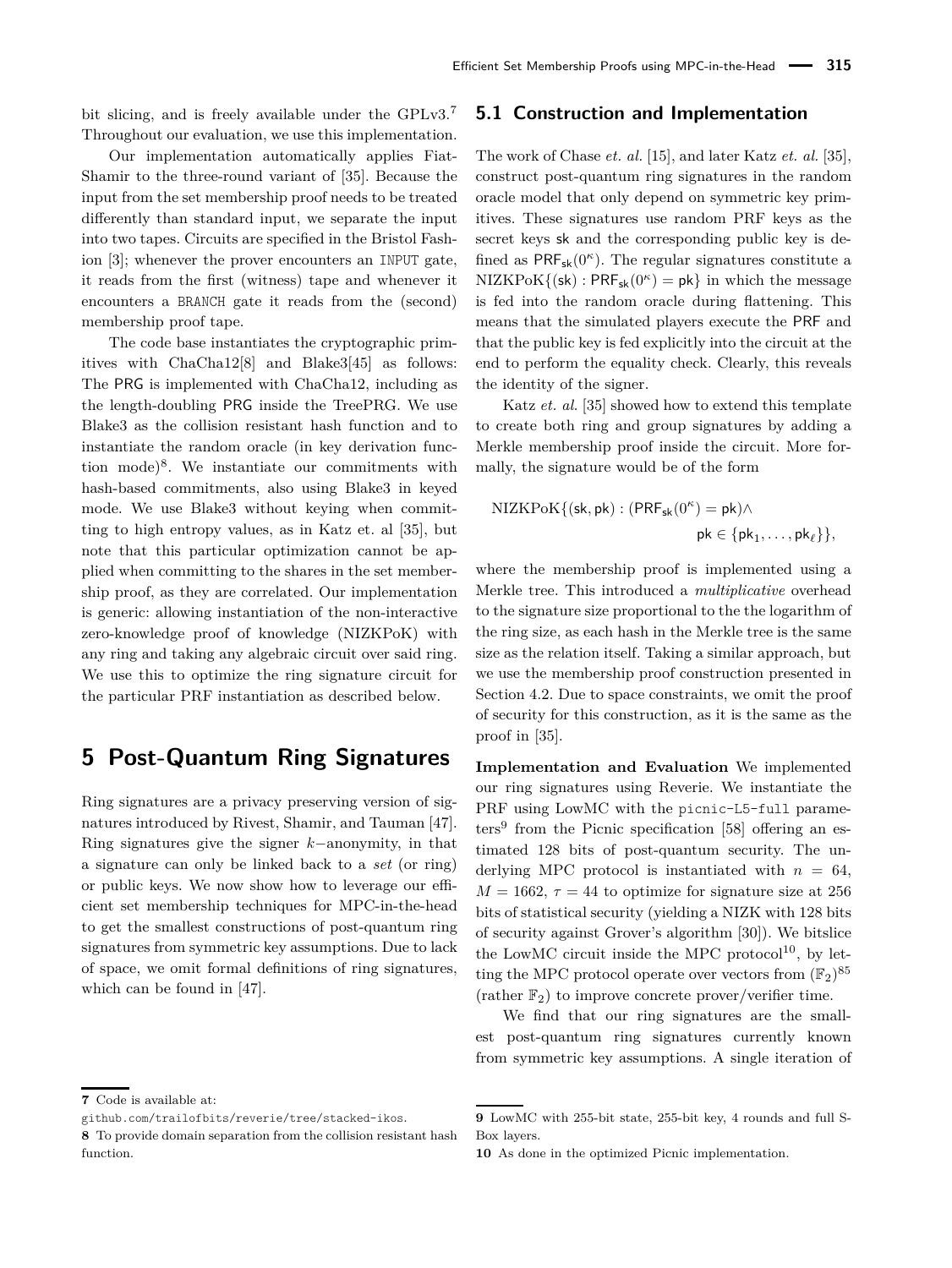<span id="page-12-1"></span>**Table 2.** Performance of the post-quantum ring signature scheme compared to prior works. |*σ*| is the size of the resulting signature. *t* is the time for signing/verifying the signature. The average is taken over 1000 executions. The server consists of two Intel(R) Xeon(R) CPU E5-2695 @ 2.10GHz. The laptop consists of a single Intel(R) i7-4510U CPU @ 2.00GHz. Derler et al. do not report runtime. The experiments of Katz. el al. were run on a Intel Xeon E5-2666v3

| Ring size:                             | $2^{7}$    |           | $2^{10}$ |           | $2^{13}$ |           |
|----------------------------------------|------------|-----------|----------|-----------|----------|-----------|
|                                        | $ \sigma $ |           | $\sigma$ |           | $\sigma$ |           |
| Derler et al. [18]                     | 982 KB     |           | 1352 KB  |           | 1722 KB  |           |
| Katz et al. [35] (Server $w/10$ cores) | 285 KB     | $2000$ ms | 388 KB   | $2800$ ms | 492 KB   | $3600$ ms |
| This Work (Server w/ 36 cores)         | 52 KB      | $126$ ms  | 56 KB    | $210$ ms  | 60 KB    | 1980 ms   |
| This Work (Laptop w/ 2 cores)          | 52 KB      | $2163$ ms | 56 KB    | 3437 ms   | 60 KB    | 16080 ms  |

LowMC requires  $\approx$  42KB of communication, which is linear in the number of non-linear gates in the the LowMC circuit times the number of online repetitions. The membership proof requires  $\approx 1.5KB \times \log(\ell)$ , where  $\ell$  is the size of the ring. We present concrete sizes for our signatures in [Table 1.](#page-3-0) Additionally we report signature generation/verification time in [Table 2.](#page-12-1) We note that signature generation/verification is an embarrassingly parallel problem, so computing on multiple cores significantly increases the performance of the system.

### <span id="page-12-0"></span>**6 Post-Quantum RingCT**

RingCT [\[43,](#page-17-1) [44\]](#page-17-11) is a protocol used by the cryptocurrency Monero to provide additional privacy to transactions posted on the blockchain. RingCT provides two primary benefits over more standard cryptocurrencies: the identity of a transaction's sender is obscured using an anonymity set of the sender's choice, and the amounts sent in each transaction are kept private to the sender and receiver. These properties make it difficult to track the flow of currency through the network, providing significantly improved privacy over blockchains like Bitcoin [\[42\]](#page-17-22) and Ethereum [\[13\]](#page-16-21).

In order to provide these privacy properties, RingCT augments standard blockchain transactions with the following: (1) protect the identity of the sender with a ring signature, rather than a traditional signature, (2) encapsulate the input and output balances of transactions inside commitments, (3) prove that the input balances sum to the output balances, and (4) prove that all balances are well formed. Monero instantiates these augmentations using ring signatures, homomorphic Pederson Commitments, and range proofs based on Bulletproofs [\[12\]](#page-16-16).

There has been recent interest in instantiating RingCT using plausibly post-quantum secure primitives [\[21,](#page-16-3) [52](#page-17-5)[–54\]](#page-17-6). These works follow the classical constructions of RingCT closely, leveraging lattice-based

cryptography to create the required primitives. We improve upon this work by reducing the assumptions to only symmetric-key primitives.

#### **6.1 Definition of RingCT**

In this work, we adopt the definitions of RingCT 2.0 [\[51\]](#page-17-12), as they are cleaner that subsequent formalizations [\[21,](#page-16-3) [36,](#page-17-23) [57\]](#page-18-0) and are sufficient to capture the application in which we are interested. A RingCT scheme consists of the following algorithms:

- $-$  pp  $\leftarrow$  Setup(1<sup> $\kappa$ </sup>): On input the security parameter, generate any necessary public parameters. We let these public parameters be an implicit input to the algorithms below.
- $(\mathsf{pk}, \mathsf{sk}) \leftarrow \mathsf{KeyGen}(1^{\kappa})$ : On input the security parameter, generate a random public-private keypair (pk*,*sk).
- $(coin, ck) \leftarrow \text{Mint}(pk, \epsilon)$ : On input a public key pk and an amount  $\epsilon$ , create a coin coin and a coin key *ck*. In general, the coin can be thought of as a commitment to the value  $\epsilon$  under the randomness  $ck$ .
- $(\forall x, \pi, S) \leftarrow \mathsf{Spend}(K_s, A_s, A, R)$ : On input a set  $K_s$ of private information tuples  $(\mathsf{pk},(\epsilon, ck))$  (where sk is a secret key,  $\epsilon$  is an amount, and *ck* is a coin key), each of which is associated with an input account (pk*,* coin) in the set *As*, a larger set of anonymizing accounts *A*, and a set of output accounts *R*, generate a transaction tx, a proof  $\pi$  that the transaction is well formed, and a set of serial numbers *S*.
- $\{0,1\} \leftarrow$  Verify(tx,  $\pi$ , S) : On inputs a transaction tx, a proof *π* and a set of serial numbers *S*, determine if the bundle is valid.

We now give informal descriptions of the security properties that these algorithms must satisfy. We refer the reader to [\[51\]](#page-17-12) for a more formal definition of these properties: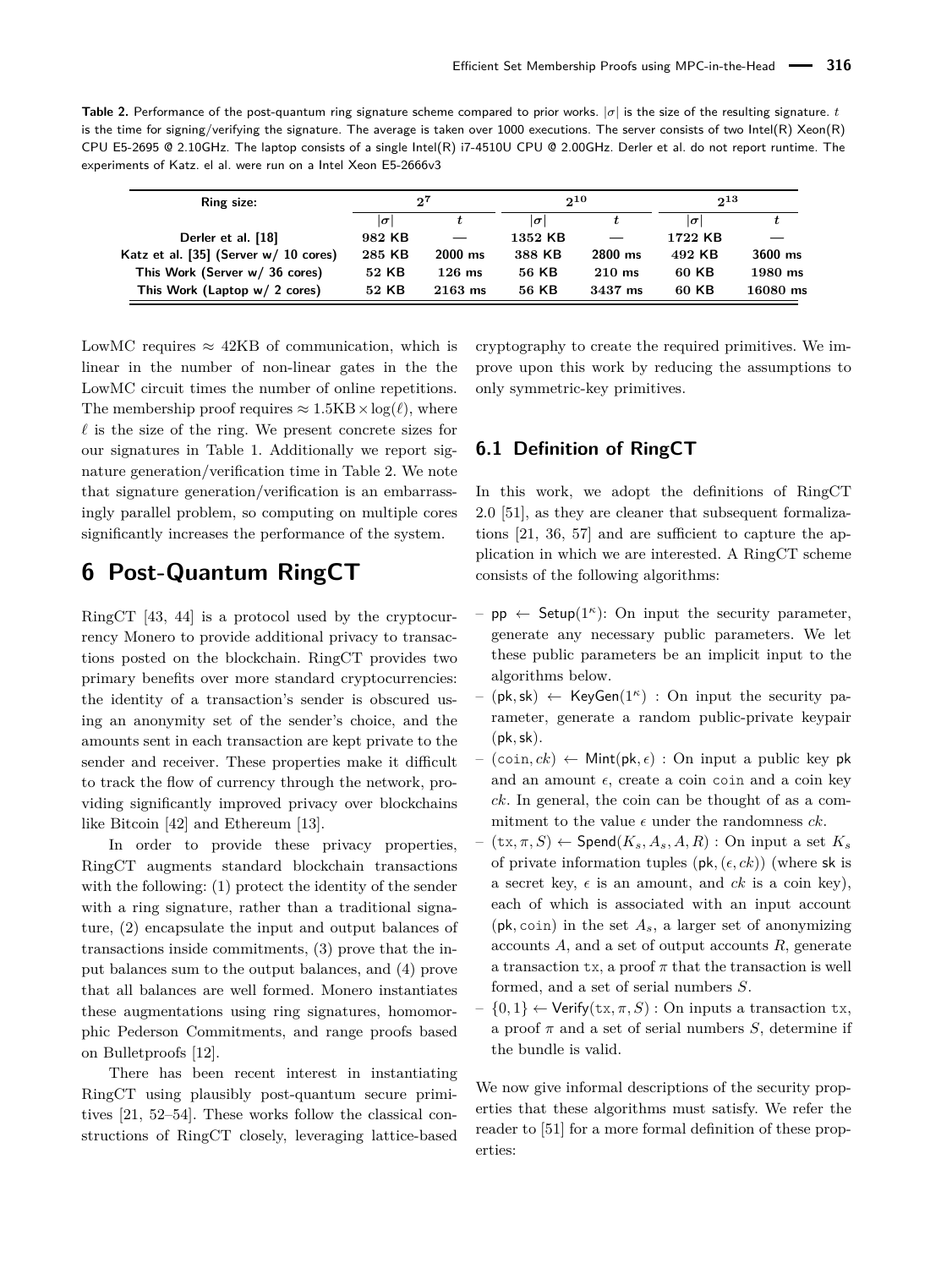#### **Post-Quantum RingCT from Symmetric Key Assumptions**

<span id="page-13-0"></span>Let  $PRF_1, PRF_2: \{0,1\}^{\kappa} \times \{0,1\}^{\kappa} \to \{0,1\}^{\kappa}$  be a pseudorandom functions. Let  $Com: \{0,1\}^{\kappa} \to \{0,1\}^{\kappa}$  be a hash-based commitment scheme. – (pk*,* sk) <sup>←</sup> KeyGen(1*κ*) : Sample sk \$←− {0*,* <sup>1</sup>} *<sup>κ</sup>* and compute pk ← PRF2(sk*,* 0)  $-$  (coin, *ck*) ← Mint(pk,  $\epsilon$ ): Sample *ck* ← {0, 1}<sup>*κ*</sup> and compute coin = Com( $\epsilon$ ; *ck*)  $(- (tx, \pi, S) \leftarrow \mathsf{Spend}(K_s, A_s, A, R)$ : // $K_s = \{(\mathsf{sk}_{\text{in}, i}, (\epsilon_{\text{in}, i}, ck_{\text{in}, i}))\}_{i \in [|K_s|]}$  are secret key material to spend from  $A_s$ //  $A_s = \{(\mathsf{pk}_{\text{in},i}, \text{coin}_{\text{in},i})\}_{i \in [|A_s|]}$  are accounts from which the spender spends //  $A = \{(\mathsf{pk}_{\text{in},i}, \text{coin}_{\text{in},i})\}_{i \in [|A|]}$  is the anonymity set (ring) hiding input accounts  $A_S$ // Note that *A* may be represented succinctly using a random low degree polynomial //  $R = \{(\mathsf{pk}_{\text{out},j}, \epsilon_{\text{out},j})\}_{j \in [|R|]}$  are receiver's public keys and amounts • For  $(\mathsf{pk}_{\text{out},j}, \epsilon_{\text{out},j}) \in R$ , compute  $(\text{coin}_{\text{out},j}, ck_{\text{out},j}) \leftarrow \text{Mint}(\mathsf{pk}_{\text{out},j}, \epsilon_{\text{out},j})$ • For  $(\mathsf{sk}_{\text{in},i}, (\epsilon_{\text{in},i}, ck_{\text{in},i})) \in A_s$ , compute  $sn_i \leftarrow \mathsf{PRF}_1(\mathsf{sk}_{\text{in},i}, ck_{\text{in},i})$ • Let  $tx = (A, \{(\mathsf{pk}_{out,j}, \text{coin}_{out,j})\}_{j \in [|R|]})$ • Let  $S = \{sn_i\}_{i \in [|A_s|]}$ • Compute *π* as  $\pi = \text{NIZKPoK}\{(K_s, A_s, \{\epsilon_{\text{out},j}, ck_{\text{out},j}\}_{j \in [R]}) : \left(\{\text{pk}_{\text{in},i} = \text{PRF}_2(\text{sk}_{\text{in},i}, 0)\}_{i \in [|A_s|]}\right) \ \wedge \ (A_s \subseteq A)$  $\wedge\left(\{\text{coin}_{\text{in},i}=\textsf{Com}(\epsilon_{\text{in},i}; ck_{\text{in},i})\}_{i\in[|A_{s}|]}\right)\wedge\left(\{sn_i=\textsf{PRF}_1(\textsf{sk}_{\text{in},i}, ck_{\text{in},i})\}_{i\in[|A_{s}|]}\right)\wedge$  $\sqrt{ }$  $\left( \right)$ *i*∈[|*As*|]  $\epsilon_{\text{in},i} = \sum$ *j*∈[|*R*|]  $\epsilon_{\text{out},j}$  $\setminus$  $\overline{1}$  $∧$   $({{\text{coin}}_{out,j} = \text{Com}({\epsilon}_{out,j}; ck_{out,j}) }_{j \in [|R|]} )$  $- \{0/1\} \leftarrow$  Verify(tx,  $\pi$ , S) : Return 1 if and only if: • *π* verifies • *A* is a subset of existing accounts • No element of *S* appears previously

**Fig. 3.** A post-quantum RingCT construction based on symmetric key primitives.

- **Correctness.** A user can run the Spend algorithm to produce a valid tuple  $(\text{tx}, \pi, S)$  spend from accounts that they control to any set of (adversarial chosen) receiver accounts and any (adversarial chosen) anonymity set.
- **Balance.** A user should (1) only be able to spend from accounts that they control, and (2) it should be impossible to use transactions to fabricate more currency (*i.e.* the sum of the input amounts to a transaction should be at least as large as the sum of the outputs of that transaction). Relatedly, it should only be able to spend from accounts once.
- **Anonymity.** An observer should not be able to determine which of the accounts in *A* are the input accounts.
- **Non-Slanderability.** The non-slanderabiliy property requires that a malicious user cannot slander any honest user after observing an honestly generated spending. It is infeasible for any malicious user to pro-

duce a valid spending that shares at least one serial number with a previously generated honest spending.

#### **6.2 Constructing RingCT From Symmetric Key Primitives**

Recall that the goal is to construct RingCT from only symmetric key primitives. Adapting the intuition of prior implementations, we choose to instantiate coins as a commitment to the value using the coin key as randomness. Specifically, we will use hash based commitments, as they rely only on symmetric key primitives, instantiated using LowMC and the Davies-Meyer trans-formation<sup>[11](#page-0-0)</sup>. Thus, the Mint algorithm is simply gener-

**<sup>11</sup>** The Davies-Meyer transformation constructs a collision resistant hash function from a block cipher  $E(k, m)$  as  $H(m_1||m_2) = E(m_1, m_2) \oplus m_2.$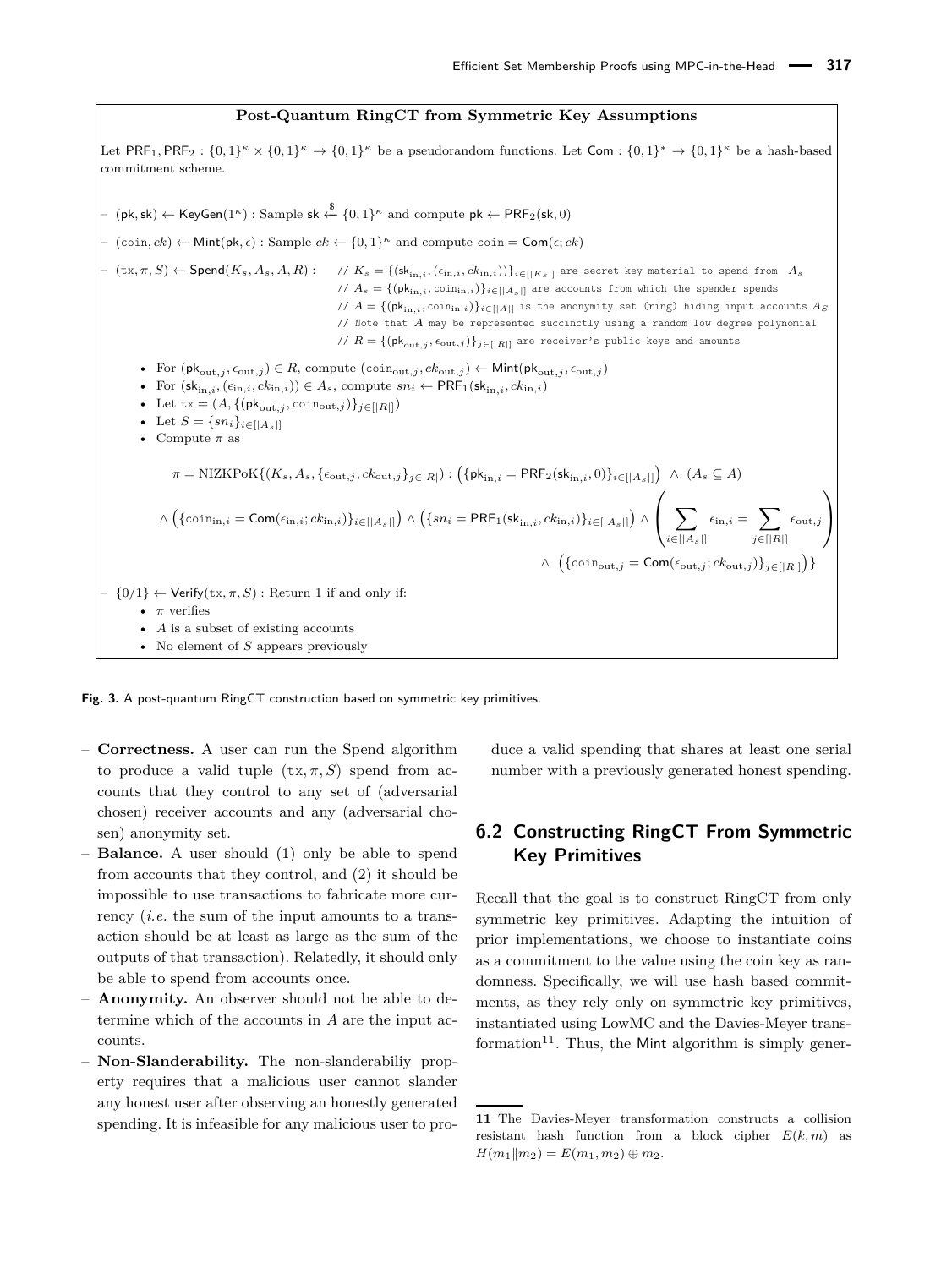ating a random string *ck* and then committing to the input value. Additionally, we will make use of the signatures discussed in the previous section and compute the serial numbers for each coin as a deterministic, randomlooking function of *ck*. Because we use a pseudorandom function both for the generation of serial numbers and signatures, we separate the two pseudorandom functions as  $PRF_1$  and  $PRF_2$  respectively.

**Warmup.** As a warmup, we start by showing the algorithm Spend when  $|A_s| = |R| = 1$ . In this case,  $|A_s|$ consists of a single account  $(\mathsf{pk}_{\text{in}}, \text{coin}_{\text{in}})$ , and  $K_s$  is the private information necessary to spend from this account; namely,  $K_s$  contains  $sk_{in}$ ,  $(\epsilon_{in}, c k_{in})$  such that  $\text{coin}_{\text{in}} = \textsf{Com}(\epsilon_{\text{in}}, ck_{\text{in}})$  and  $\textsf{pk}_{\text{in}} = \textsf{PRF}_2(\textsf{sk}_{\text{in}}, 0)$ . With only a single output, *R* consists of just ( $pk_{out}$ ,  $\epsilon_{out}$ ). Finally, *A* is an arbitrary set of accounts such that  $A_s \subseteq A$ .

In our construction, the proof  $\pi$  is a single zeroknowledge proof that simultaneously provides most of the required security properties. Namely, it is both the signatures and balance checks. Concretely, for our warmup case, Spend generates a new output coin coin<sub>out</sub> containing value  $\epsilon_{\text{out}}$  and returns  $(\text{tx}, \pi_{\text{single}}, S)$ , where tx is  $(A, (\mathsf{pk}_{\text{out}}, \text{coin}_{\text{out}}))$ , *S* is a set containing the serial number  $sn$ , and  $\pi_{single}$  is computed as

$$
\pi_{\text{single}} = \text{NIZKPoK}\{(K_s, A_s, (\epsilon_{\text{out}}, ck_{\text{out}})) :
$$
  
\n
$$
(\mathsf{pk}_{\text{in}} = \mathsf{PRF}_2(\mathsf{sk}_{\text{in}}, 0) \land (\mathsf{pk}_{\text{in}}, \text{coin}_{\text{in}}) \in A) \land
$$
  
\n
$$
(\text{coin}_{\text{in}} = \mathsf{Com}(\epsilon_{\text{in}}; ck_{\text{in}}) \land sn = \mathsf{PRF}_1(\mathsf{sk}_{\text{in}}, ck_{\text{in}}))
$$
  
\n
$$
\land (\epsilon_{\text{in}} = \epsilon_{\text{out}} \land \text{coin}_{\text{out}} = \mathsf{Com}(\epsilon_{\text{out}}; ck_{\text{out}}))\}.
$$

Intuitively, there are 3 parts of this proof, that together provide the necessary security properties for RingCT:

- **Showing Authorization to Spend Input Coin.** First the prover uses a membership proof to show that  $(\mathsf{pk}_{\text{in}}, \text{coin}_{\text{in}})$  is in *A* and a signature to show that the prover has authorization to spend from that account.
- **Proving Knowledge About Input Coin.** Next, the prover demonstrates that it knows an opening to the coin and that the public serial number corresponds to the coin.
- **Proving Output Coin is Well Formed.** Finally, the prover shows that the output coin holds the correct balance and is well formed.

Once these elements have been constructed, the spender sends them to the blockchain. There, the miners verify the correctness of the proof and check that *sn* has not been seen before. If these checks pass, the transaction will be included in the blockchain. Finally,

the spender will send  $\epsilon_{\text{out}}$  and  $ck_{\text{out}}$  to the receiver so that they can spend in the future. We note that this approach is significantly simpler than prior constructions. We emphasize that using a generic zero knowledge proof in this way is only possible because of an efficient construction of set-membership proofs.

#### **Generalizing to Multi-input and Multi-output.**

Using the blueprint from the warmup above, we now present the construction for multi-input and multioutput RingCT. The input sets  $K_s$ ,  $A_s$  and  $R$  now contain many elements each. The checks used in the warmup are applied to each input account and output coin, as appropriate. The only significant difference is that the proof checks if the sums of the input accounts equal the sums of the output accounts instead of doing a direct equality check. This task is incredibly straightforward in the MPC-in-the-head setting. Specifically, if the statement is represented as a boolean circuit, then summing the amounts just requires a cascade of full adders of the appropriate width (3 AND gates per bit). Another advantage of this representation is that *no range proof is necessary*, as a boolean circuit can natively support unsigned arithmetic. This is a big departure from prior work, where the amounts had to be represented as arithmetic values, which opens the possibility of "overflowing" the ring in which they were being represented. The full construction can be found in [Figure 3.](#page-13-0)

As is expected from such a simple construction that makes such heavy use of generic zero knowledge, security of this construction trivially follows from the security of the underlying set membership proof system. In particular, correctness follows from the correctness of the PRF, commitment scheme and completeness of the set membership proof system. Balance follows from the soundness of the set membership proof system. Anonymity follows from the zero-knowledge property of the set membership proof system. It is wellknown [\[15\]](#page-16-2) that the Fiat-Shamir transform yields nonmalleable NIZKPoKs, both in the classical setting [\[22\]](#page-16-22) and in the quantum setting [\[55\]](#page-17-24). Non-slanderability of this RingCT construction follows from non-malleability of our NIZKPoK for set membership.

**Efficiency Analysis.** We now compute the size of the proof  $\pi$  in [Figure 3](#page-13-0) in terms of  $|A|, |A_s|$  and  $|R|$ . For each input in  $A_s$ , the prover must prove the following information: (1) that it knows a valid opening for the input coin (1 commitment evaluation), (2) the serial number is correctly computed as the output of the PRF (1 PRF evaluation), (3) the prover knows the secret key corresponding to the public key associated with the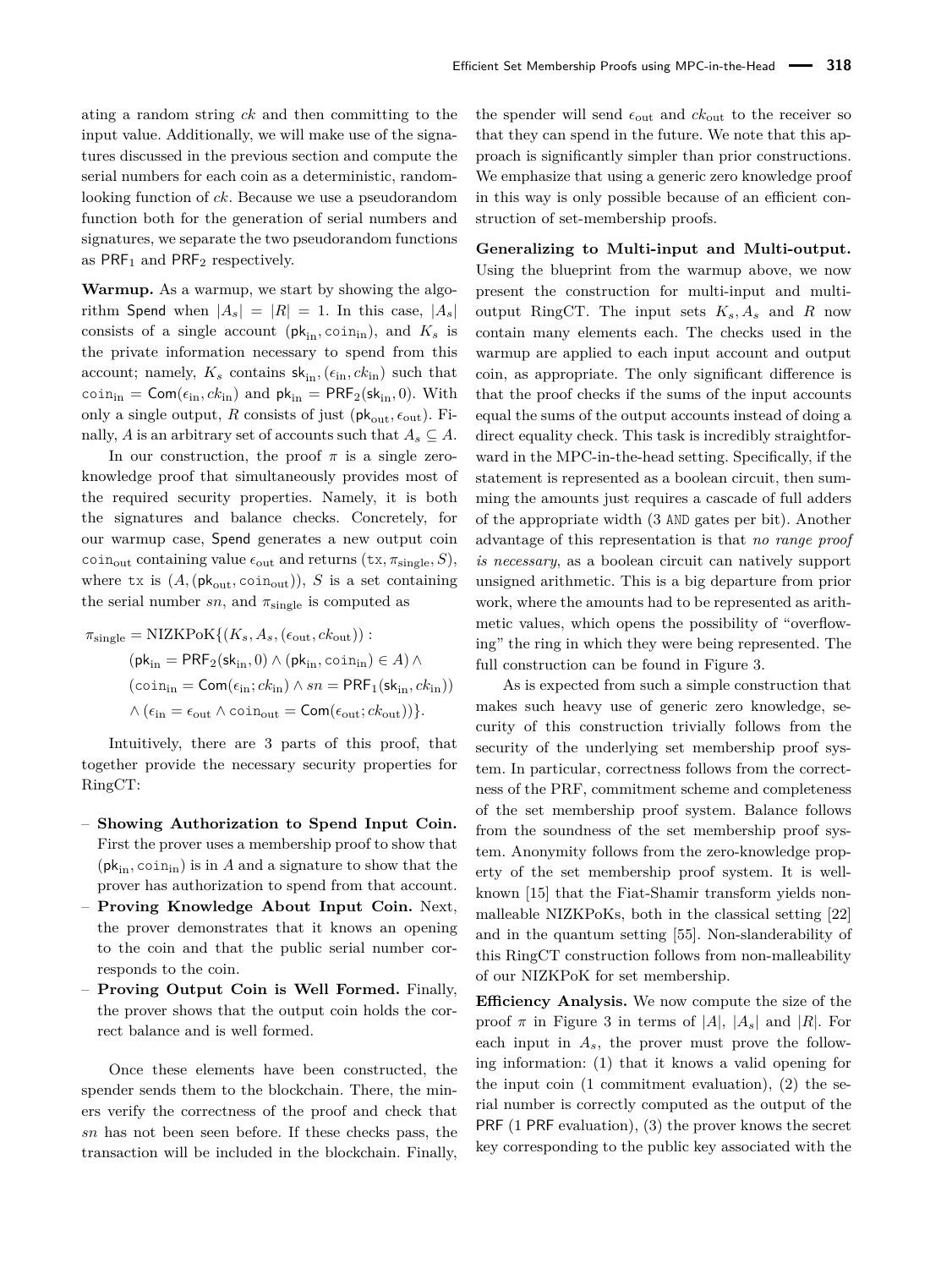input coin (1 PRF evaluation), and (4) the public key and input coin are indeed part of the ring (1 set membership proof). Thus, the total cost for each input is  $3 \times |$ LowMC $| + |$ Membership Proof $|$ . For each output in *R*, the prover need only demonstrate that the coin is well-formed with respect to the output value  $\epsilon_{\text{out}}$ . The sum check requires  $3 \times b$  AND gates per addition, where *b* is the bit width of the amount representation. With  $b = 64$  and  $\tau = 44$ , this means each addition costs only 2*.*1KB of communication. Thus, the total cost for each output is |LowMC|. Finally, the prover demonstrates that the inputs and outputs sum correctly. In total, for a transaction with  $|A_s|$  inputs,  $|R|$  outputs, and a ring size of  $|A_s|$ ,  $\pi$  is

$$
(3|A_s| + |R|)|\text{LowMC}| + |A_s||\text{Membership Proof}| +
$$
  
 
$$
|\text{Sum Check}|.
$$

Each iteration of LowMC, using the same parameter choices from [Section 5](#page-11-0) costs  $11.2KB^{12}$  $11.2KB^{12}$  $11.2KB^{12}$  with a baseline overhead of 31KB.

$$
31KB + (3|A_s| + |R|)(11.2KB) +
$$
  

$$
|A_s| \log(|A|)(1.5KB) + (|A_s| + |R| - 2)(2.1KB)
$$

Comparing our work to the most efficient recent work on post-quantum RingCT [\[21\]](#page-16-3), we find that our techniques yield proof sizes that significantly more effi-cient when the anonymity set is large.<sup>[13](#page-0-0)</sup> For instance, when  $|A| = 2^{15}$ ,  $|A_s| = 1$ , and  $|R| = 2$ , our proofs are of size 111KB*,* which is *half* the size of [\[21\]](#page-16-3) transactions, which are  $\approx 250$ KB. The relative performance of our techniques improves as |A| grows. Once  $|A| = 2^{21}$ , the proof size of [\[21\]](#page-16-3) is already 400KB*,* whereas ours would only be 120*.*6KB. Both of our techniques scale linearly with  $|A_s|$ , but ours offers slightly worse constants. Our proofs grow by  $\approx 35$ KB per input. However, as noted by [\[21\]](#page-16-3), the most common kinds of transactions have  $|A_s|, |R| \leq 2$ . Finally, we note that the public keys in our construction are only 256 bits, whereas the public keys in [\[21\]](#page-16-3) are 4.36KB.

### **7 Conclusion**

In this work we presented an efficient set membership proof method that can be used with any MPC-in-thehead zero-knowledge proof system. We demonstrated that this technique has meaningful applications to privacy preserving systems, including the smallest postquantum ring signatures from symmetric key primitives. Additionally, we presented a simple construction of post-quantum RingCT that showed the benefits of set membership proofs that naturally integrate with generic zero-knowledge.

### **8 Acknowledgments**

The first and second authors are supported in part by NSF under awards CNS-1653110, and CNS-1801479, and the Office of Naval Research under contract N00014-19-1-2292. The first author is also supported in part by NSF CNS grant 1814919, NSF CAREER award 1942789 and the Johns Hopkins University Catalyst award. The second author is also funded by DARPA under Contract No. HR001120C0084, as well as a Security and Privacy research award from Google. The third author is funded by Concordium Blockhain Research Center, Aarhus University, Denmark. The forth author is supported by the National Science Foundation under Grant #2030859 to the Computing Research Association for the CIFellows Project and is supported by DARPA under Agreements No. HR00112020021 and Agreements No. HR001120C0084. Any opinions, findings and conclusions or recommendations expressed in this material are those of the author(s) and do not necessarily reflect the views of the United States Government or DARPA.

### **References**

- <span id="page-15-0"></span>[1] Reverie (github project), 2020. [https://github.com/](https://github.com/trailofbits/reverie) [trailofbits/reverie.](https://github.com/trailofbits/reverie)
- <span id="page-15-1"></span>[2] Scott Ames, Carmit Hazay, Yuval Ishai, and Muthuramakrishnan Venkitasubramaniam. Ligero: Lightweight sublinear arguments without a trusted setup. In Bhavani M. Thuraisingham, David Evans, Tal Malkin, and Dongyan Xu, editors, ACM CCS 2017, pages 2087–2104. ACM Press, October / November 2017.
- <span id="page-15-2"></span>[3] David Archer, Victor Arribas Abril, Steve Lu, Pieter Maene, Nele Mertens, Danilo Sijacic, and Nigel Smart. Bristol fashion MPC circuits. [https://homes.esat.kuleuven.be/~nsmart/](https://homes.esat.kuleuven.be/~nsmart/MPC/)

**<sup>12</sup>** Elements are in  $\mathbb{F}_{85}$ . There are 4 rounds, in which each bit of the element in  $\mathbb{F}_{85}$  is multiplied 3 times. Each MPC requires 2 bits per AND gate. Finally, there are 44 parallel iterations of the online phase. Thus, in total, each instance of LowMC requires 89,760 bits =  $11.2KB$ .

**<sup>13</sup>** We note that extracting concrete proof sizes for [\[21\]](#page-16-3) is difficult, as their work only includes the results in graph form. We refer the reader to Figure 1 in their work.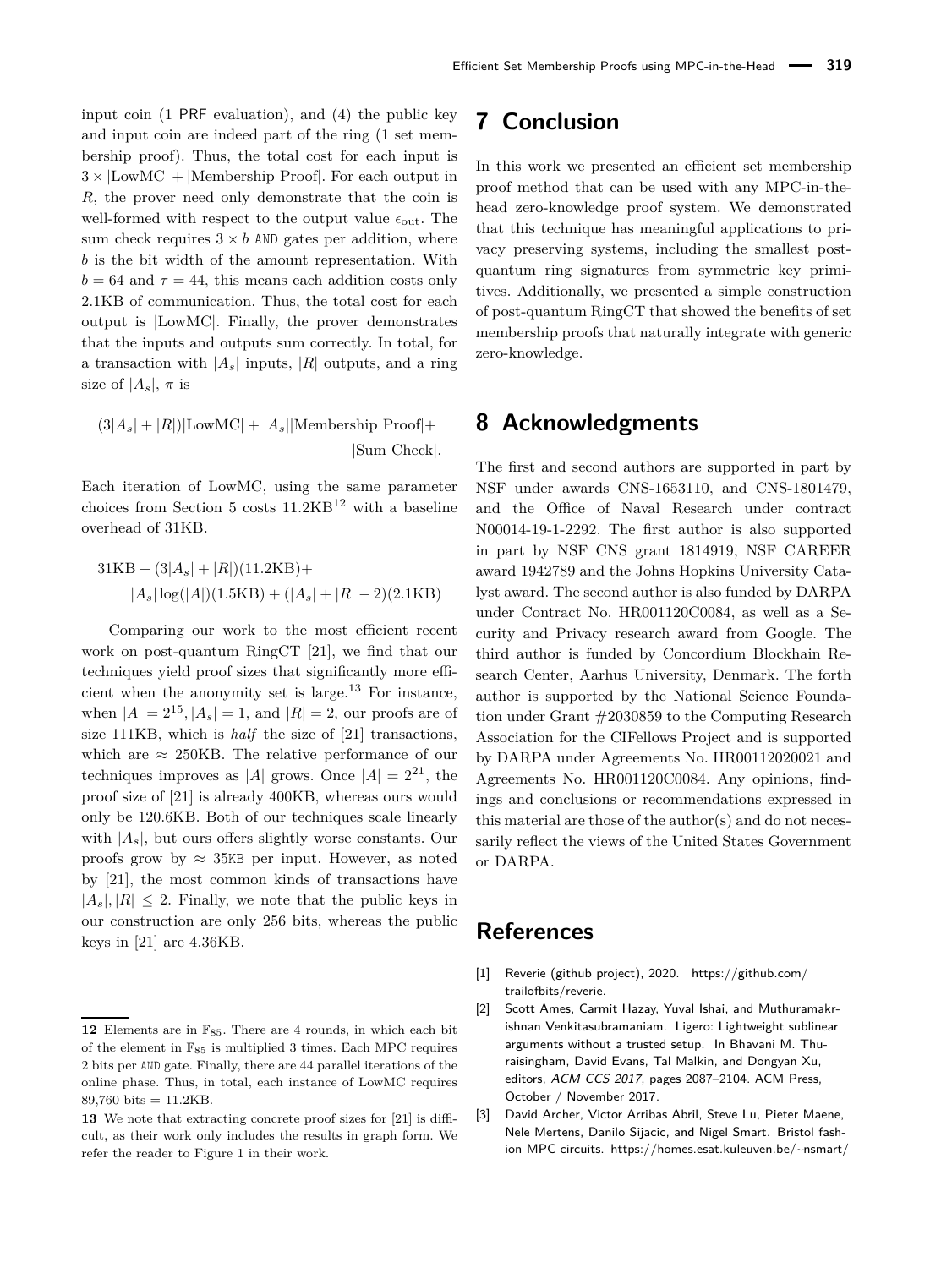[MPC/.](https://homes.esat.kuleuven.be/~nsmart/MPC/)

- <span id="page-16-9"></span>[4] Carsten Baum, Alex J. Malozemoff, Marc Rosen, and Peter Scholl. Mac'n'cheese: Zero-knowledge proofs for arithmetic circuits with nested disjunctions. Cryptology ePrint Archive, Report 2020/1410, 2020. [https://eprint.iacr.org/2020/1410.](https://eprint.iacr.org/2020/1410)
- <span id="page-16-23"></span>[5] Michael Ben-Or and Avinatan Hassidim. Fast quantum byzantine agreement. In Harold N. Gabow and Ronald Fagin, editors, 37th ACM STOC, pages 481–485. ACM Press, May 2005.
- <span id="page-16-15"></span>[6] Eli Ben-Sasson, Alessandro Chiesa, Michael Riabzev, Nicholas Spooner, Madars Virza, and Nicholas P. Ward. Aurora: Transparent succinct arguments for R1CS. In Yuval Ishai and Vincent Rijmen, editors, EUROCRYPT 2019, Part I, volume 11476 of LNCS, pages 103-128. Springer, Heidelberg, May 2019.
- <span id="page-16-8"></span>[7] Daniel Benarroch, Matteo Campanelli, Dario Fiore, and Dimitris Kolonelos. Zero-knowledge proofs for set membership: Efficient, succinct, modular. Cryptology ePrint Archive, Report 2019/1255, 2019. [https://eprint.iacr.org/2019/1255.](https://eprint.iacr.org/2019/1255)
- <span id="page-16-20"></span>[8] Daniel Bernstein. Chacha, a variant of salsa20. 01 2008.
- <span id="page-16-11"></span>[9] Jonathan Bootle, Andrea Cerulli, Pyrros Chaidos, Essam Ghadafi, Jens Groth, and Christophe Petit. Short accountable ring signatures based on DDH. In Günther Pernul, Peter Y. A. Ryan, and Edgar R. Weippl, editors, ES-ORICS 2015, Part I, volume 9326 of LNCS, pages 243–265. Springer, Heidelberg, September 2015.
- <span id="page-16-14"></span>[10] Cecilia Boschini, Jan Camenisch, Max Ovsiankin, and Nicholas Spooner. Efficient post-quantum SNARKs for RSIS and RLWE and their applications to privacy. In Jintai Ding and Jean-Pierre Tillich, editors, Post-Quantum Cryptography - 11th International Conference, PQCrypto 2020, pages 247–267. Springer, Heidelberg, 2020.
- <span id="page-16-12"></span>[11] Zvika Brakerski and Yael Tauman Kalai. A framework for efficient signatures, ring signatures and identity based encryption in the standard model. Cryptology ePrint Archive, Report 2010/086, 2010. [https://eprint.iacr.org/2010/086.](https://eprint.iacr.org/2010/086)
- <span id="page-16-16"></span>[12] Benedikt Bünz, Jonathan Bootle, Dan Boneh, Andrew Poelstra, Pieter Wuille, and Greg Maxwell. Bulletproofs: Short proofs for confidential transactions and more. In 2018 IEEE Symposium on Security and Privacy, pages 315–334. IEEE Computer Society Press, May 2018.
- <span id="page-16-21"></span>[13] Vitalik Buterin et al. A next-generation smart contract and decentralized application platform. 2014.
- <span id="page-16-7"></span>[14] Jan Camenisch, Rafik Chaabouni, and abhi shelat. Efficient protocols for set membership and range proofs. In Josef Pieprzyk, editor, ASIACRYPT 2008, volume 5350 of LNCS, pages 234–252. Springer, Heidelberg, December 2008.
- <span id="page-16-2"></span>[15] Melissa Chase, David Derler, Steven Goldfeder, Claudio Orlandi, Sebastian Ramacher, Christian Rechberger, Daniel Slamanig, and Greg Zaverucha. Post-quantum zeroknowledge and signatures from symmetric-key primitives. In Bhavani M. Thuraisingham, David Evans, Tal Malkin, and Dongyan Xu, editors, ACM CCS 2017, pages 1825–1842. ACM Press, October / November 2017.
- <span id="page-16-17"></span>[16] Alessandro Chiesa, Dev Ojha, and Nicholas Spooner. Fractal: Post-quantum and transparent recursive proofs from holography. Cryptology ePrint Archive, Report 2019/1076, 2019. [https://eprint.iacr.org/2019/1076.](https://eprint.iacr.org/2019/1076)
- <span id="page-16-13"></span>[17] Sherman S. M. Chow, Victor K.-W. Wei, Joseph K. Liu, and Tsz Hon Yuen. Ring signatures without random oracles. In

Ferng-Ching Lin, Der-Tsai Lee, Bao-Shuh Lin, Shiuhpyng Shieh, and Sushil Jajodia, editors, ASIACCS 06, pages 297– 302. ACM Press, March 2006.

- <span id="page-16-5"></span>[18] David Derler, Sebastian Ramacher, and Daniel Slamanig. Post-quantum zero-knowledge proofs for accumulators with applications to ring signatures from symmetric-key primitives. In Tanja Lange and Rainer Steinwandt, editors, Post-Quantum Cryptography - 9th International Conference, PQCrypto 2018, pages 419–440. Springer, Heidelberg, 2018.
- <span id="page-16-25"></span>[19] Jelle Don, Serge Fehr, Christian Maienz, and Christian Schaffner. Security of the Fiat-Shamir transformation in the quantum random-oracle model. In Alexandra Boldyreva and Daniele Micciancio, editors, CRYPTO 2019, Part II, volume 11693 of LNCS, pages 356–383. Springer, Heidelberg, August 2019.
- <span id="page-16-6"></span>[20] Muhammed F. Esgin, Ron Steinfeld, Joseph K. Liu, and Dongxi Liu. Lattice-based zero-knowledge proofs: New techniques for shorter and faster constructions and applications. In Alexandra Boldyreva and Daniele Micciancio, editors, CRYPTO 2019, Part I, volume 11692 of LNCS, pages 115– 146. Springer, Heidelberg, August 2019.
- <span id="page-16-3"></span>[21] Muhammed F. Esgin, Raymond K. Zhao, Ron Steinfeld, Joseph K. Liu, and Dongxi Liu. MatRiCT: Efficient, scalable and post-quantum blockchain confidential transactions protocol. In Lorenzo Cavallaro, Johannes Kinder, XiaoFeng Wang, and Jonathan Katz, editors, ACM CCS 2019, pages 567–584. ACM Press, November 2019.
- <span id="page-16-22"></span>[22] Sebastian Faust, Markulf Kohlweiss, Giorgia Azzurra Marson, and Daniele Venturi. On the non-malleability of the Fiat-Shamir transform. In Steven D. Galbraith and Mridul Nandi, editors, INDOCRYPT 2012, volume 7668 of LNCS, pages 60–79. Springer, Heidelberg, December 2012.
- <span id="page-16-1"></span>[23] Amos Fiat and Adi Shamir. How to prove yourself: Practical solutions to identification and signature problems. In Andrew M. Odlyzko, editor, CRYPTO'86, volume 263 of LNCS, pages 186–194. Springer, Heidelberg, August 1987.
- <span id="page-16-18"></span>[24] Rosario Gennaro, Craig Gentry, Bryan Parno, and Mariana Raykova. Quadratic span programs and succinct NIZKs without PCPs. In Thomas Johansson and Phong Q. Nguyen, editors, EUROCRYPT 2013, volume 7881 of LNCS, pages 626–645. Springer, Heidelberg, May 2013.
- <span id="page-16-4"></span>[25] Irene Giacomelli, Jesper Madsen, and Claudio Orlandi. ZK-Boo: Faster zero-knowledge for Boolean circuits. In Thorsten Holz and Stefan Savage, editors, USENIX Security 2016, pages 1069–1083. USENIX Association, August 2016.
- <span id="page-16-10"></span>[26] Aarushi Goel, Matthew Green, Mathias Hall-Andersen, and Gabriel Kaptchuk. Stacking sigmas: A framework to compose *σ*-protocols for disjunctions. Cryptology ePrint Archive, Report 2021/422, 2021. [https://eprint.iacr.org/2021/422.](https://eprint.iacr.org/2021/422)
- <span id="page-16-24"></span>[27] Oded Goldreich, Silvio Micali, and Avi Wigderson. How to play any mental game or A completeness theorem for protocols with honest majority. In Alfred Aho, editor, 19th ACM STOC, pages 218–229. ACM Press, May 1987.
- <span id="page-16-0"></span>[28] Oded Goldreich, Silvio Micali, and Avi Wigderson. Proofs that yield nothing but their validity or all languages in NP have zero-knowledge proof systems. Journal of the ACM, 38(3):691–729, 1991.
- <span id="page-16-19"></span>[29] Jens Groth. On the size of pairing-based non-interactive arguments. In Marc Fischlin and Jean-Sébastien Coron,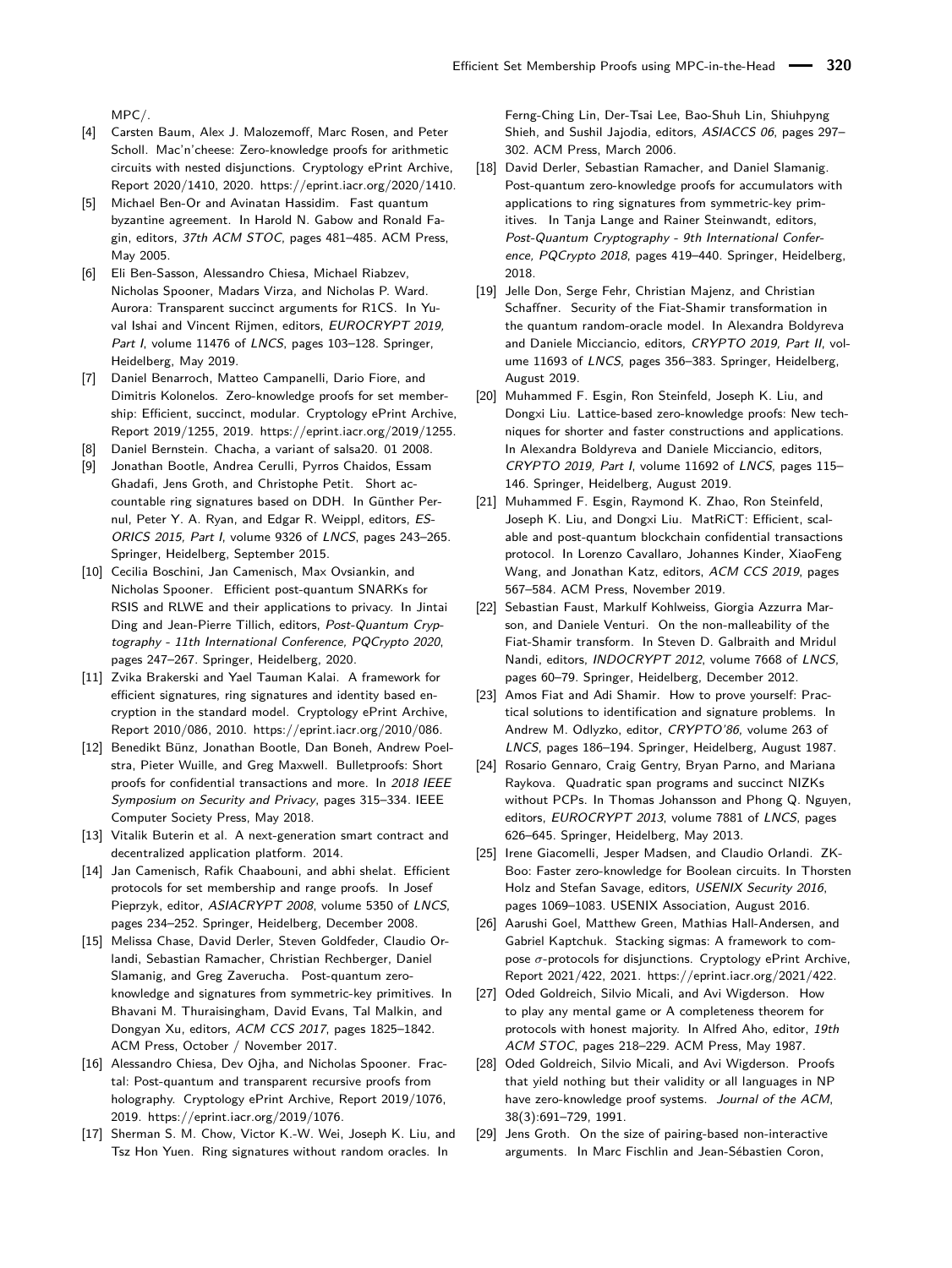editors, EUROCRYPT 2016, Part II, volume 9666 of LNCS, pages 305–326. Springer, Heidelberg, May 2016.

- <span id="page-17-21"></span>[30] Lov K. Grover. A fast quantum mechanical algorithm for database search. In Proceedings of the Twenty-Eighth Annual ACM Symposium on Theory of Computing, STOC '96, page 212–219, New York, NY, USA, 1996. Association for Computing Machinery.
- <span id="page-17-14"></span>[31] David Heath and Vladimir Kolesnikov. Stacked garbling for disjunctive zero-knowledge proofs. In Anne Canteaut and Yuval Ishai, editors, EUROCRYPT 2020, Part III, volume 12107 of LNCS, pages 569–598. Springer, Heidelberg, May 2020.
- <span id="page-17-3"></span>[32] Yuval Ishai, Eyal Kushilevitz, Rafail Ostrovsky, and Amit Sahai. Zero-knowledge from secure multiparty computation. In David S. Johnson and Uriel Feige, editors, 39th ACM STOC, pages 21–30. ACM Press, June 2007.
- <span id="page-17-15"></span>[33] Marek Jawurek, Florian Kerschbaum, and Claudio Orlandi. Zero-knowledge using garbled circuits: how to prove nonalgebraic statements efficiently. In Ahmad-Reza Sadeghi, Virgil D. Gligor, and Moti Yung, editors, ACM CCS 2013, pages 955–966. ACM Press, November 2013.
- <span id="page-17-7"></span>[34] Daniel Kales and Greg Zaverucha. Improving the performance of the picnic signature scheme. Cryptology ePrint Archive, Report 2020/427, 2020. [https://eprint.iacr.org/](https://eprint.iacr.org/2020/427) [2020/427.](https://eprint.iacr.org/2020/427)
- <span id="page-17-4"></span>[35] Jonathan Katz, Vladimir Kolesnikov, and Xiao Wang. Improved non-interactive zero knowledge with applications to post-quantum signatures. In David Lie, Mohammad Mannan, Michael Backes, and XiaoFeng Wang, editors, ACM CCS 2018, pages 525–537. ACM Press, October 2018.
- <span id="page-17-23"></span>[36] Russell W. F. Lai, Viktoria Ronge, Tim Ruffing, Dominique Schröder, Sri Aravinda Krishnan Thyagarajan, and Jiafan Wang. Omniring: Scaling private payments without trusted setup. In Lorenzo Cavallaro, Johannes Kinder, XiaoFeng Wang, and Jonathan Katz, editors, ACM CCS 2019, pages 31–48. ACM Press, November 2019.
- <span id="page-17-8"></span>[37] Benoît Libert, San Ling, Khoa Nguyen, and Huaxiong Wang. Zero-knowledge arguments for lattice-based accumulators: Logarithmic-size ring signatures and group signatures without trapdoors. In Marc Fischlin and Jean-Sébastien Coron, editors, EUROCRYPT 2016, Part II, volume 9666 of LNCS, pages 1–31. Springer, Heidelberg, May 2016.
- <span id="page-17-25"></span>[38] Qipeng Liu and Mark Zhandry. Revisiting post-quantum Fiat-Shamir. In Alexandra Boldyreva and Daniele Micciancio, editors, CRYPTO 2019, Part II, volume 11693 of LNCS, pages 326–355. Springer, Heidelberg, August 2019.
- <span id="page-17-10"></span>[39] Vadim Lyubashevsky, Ngoc Khanh Nguyen, and Gregor Seiler. SMILE: Set membership from ideal lattices with applications to ring signatures and confidential transactions. In Tal Malkin and Chris Peikert, editors, CRYPTO 2021, Part II, volume 12826 of LNCS, pages 611-640, Virtual Event, August 2021. Springer, Heidelberg.
- <span id="page-17-16"></span>[40] Mary Maller, Sean Bowe, Markulf Kohlweiss, and Sarah Meiklejohn. Sonic: Zero-knowledge SNARKs from linearsize universal and updatable structured reference strings. In Lorenzo Cavallaro, Johannes Kinder, XiaoFeng Wang, and Jonathan Katz, editors, ACM CCS 2019, pages 2111–2128. ACM Press, November 2019.
- <span id="page-17-2"></span>[41] Ian Miers, Christina Garman, Matthew Green, and Aviel D. Rubin. Zerocoin: Anonymous distributed E-cash from Bit-

coin. In 2013 IEEE Symposium on Security and Privacy, pages 397–411. IEEE Computer Society Press, May 2013.

- <span id="page-17-22"></span>[42] Satoshi Nakamoto. Bitcoin: A peer-to-peer electronic cash system. Technical report, 2008.
- <span id="page-17-1"></span>[43] Shen Noether. Ring signature confidential transactions for monero. Cryptology ePrint Archive, Report 2015/1098, 2015. [https://eprint.iacr.org/2015/1098.](https://eprint.iacr.org/2015/1098)
- <span id="page-17-11"></span>[44] Shen Noether, Adam Mackenzie, and the Monero Research Lab. Ring confidential transactions. Ledger, 1:1-18, Dec. 2016.
- <span id="page-17-20"></span>[45] Jack O'Connor, Jean-Phillip Aumasson, Samuel Neves, and Zooko Wilcox-O'Hearn. Blake3: One function, fast everywhere. 01 2020.
- <span id="page-17-18"></span>[46] Bryan Parno, Jon Howell, Craig Gentry, and Mariana Raykova. Pinocchio: Nearly practical verifiable computation. In 2013 IEEE Symposium on Security and Privacy, pages 238–252. IEEE Computer Society Press, May 2013.
- <span id="page-17-0"></span>[47] Ronald L. Rivest, Adi Shamir, and Yael Tauman. How to leak a secret. In Colin Boyd, editor, ASIACRYPT 2001, volume 2248 of LNCS, pages 552–565. Springer, Heidelberg, December 2001.
- <span id="page-17-13"></span>[48] Tomas Sander and Amnon Ta-Shma. Auditable, anonymous electronic cash. In Michael J. Wiener, editor, CRYPTO'99, volume 1666 of LNCS, pages 555–572. Springer, Heidelberg, August 1999.
- <span id="page-17-17"></span>[49] Srinath Setty. Spartan: Efficient and general-purpose zk-SNARKs without trusted setup. In Daniele Micciancio and Thomas Ristenpart, editors, CRYPTO 2020, Part III, volume 12172 of LNCS, pages 704–737. Springer, Heidelberg, August 2020.
- <span id="page-17-19"></span>[50] Adi Shamir. How to share a secret. Communications of the Association for Computing Machinery, 22(11):612–613, November 1979.
- <span id="page-17-12"></span>[51] Shi-Feng Sun, Man Ho Au, Joseph K. Liu, and Tsz Hon Yuen. RingCT 2.0: A compact accumulator-based (linkable ring signature) protocol for blockchain cryptocurrency monero. In Simon N. Foley, Dieter Gollmann, and Einar Snekkenes, editors, ESORICS 2017, Part II, volume 10493 of LNCS, pages 456–474. Springer, Heidelberg, September 2017.
- <span id="page-17-5"></span>[52] Wilson Abel Alberto Torres, Veronika Kuchta, Ron Steinfeld, Amin Sakzad, Joseph K. Liu, and Jacob Cheng. Lattice RingCT V2.0 with multiple input and multiple output wallets. In Julian Jang-Jaccard and Fuchun Guo, editors, ACISP 19, volume 11547 of LNCS, pages 156–175. Springer, Heidelberg, July 2019.
- <span id="page-17-9"></span>[53] Wilson Abel Alberto Torres, Ron Steinfeld, Amin Sakzad, Joseph K. Liu, Veronika Kuchta, Nandita Bhattacharjee, Man Ho Au, and Jacob Cheng. Post-quantum one-time linkable ring signature and application to ring confidential transactions in blockchain (lattice RingCT v1.0). In Willy Susilo and Guomin Yang, editors, ACISP 18, volume 10946 of LNCS, pages 558–576. Springer, Heidelberg, July 2018.
- <span id="page-17-6"></span>[54] Wilson Alberto Torres, Ron Steinfeld, Amin Sakzad, and Veronika Kuchta. Post-quantum linkable ring signature enabling distributed authorised ring confidential transactions in blockchain. Cryptology ePrint Archive, Report 2020/1121, 2020. [https://eprint.iacr.org/2020/1121.](https://eprint.iacr.org/2020/1121)
- <span id="page-17-24"></span>[55] Dominique Unruh. Post-quantum security of Fiat-Shamir. In Tsuyoshi Takagi and Thomas Peyrin, editors, ASI-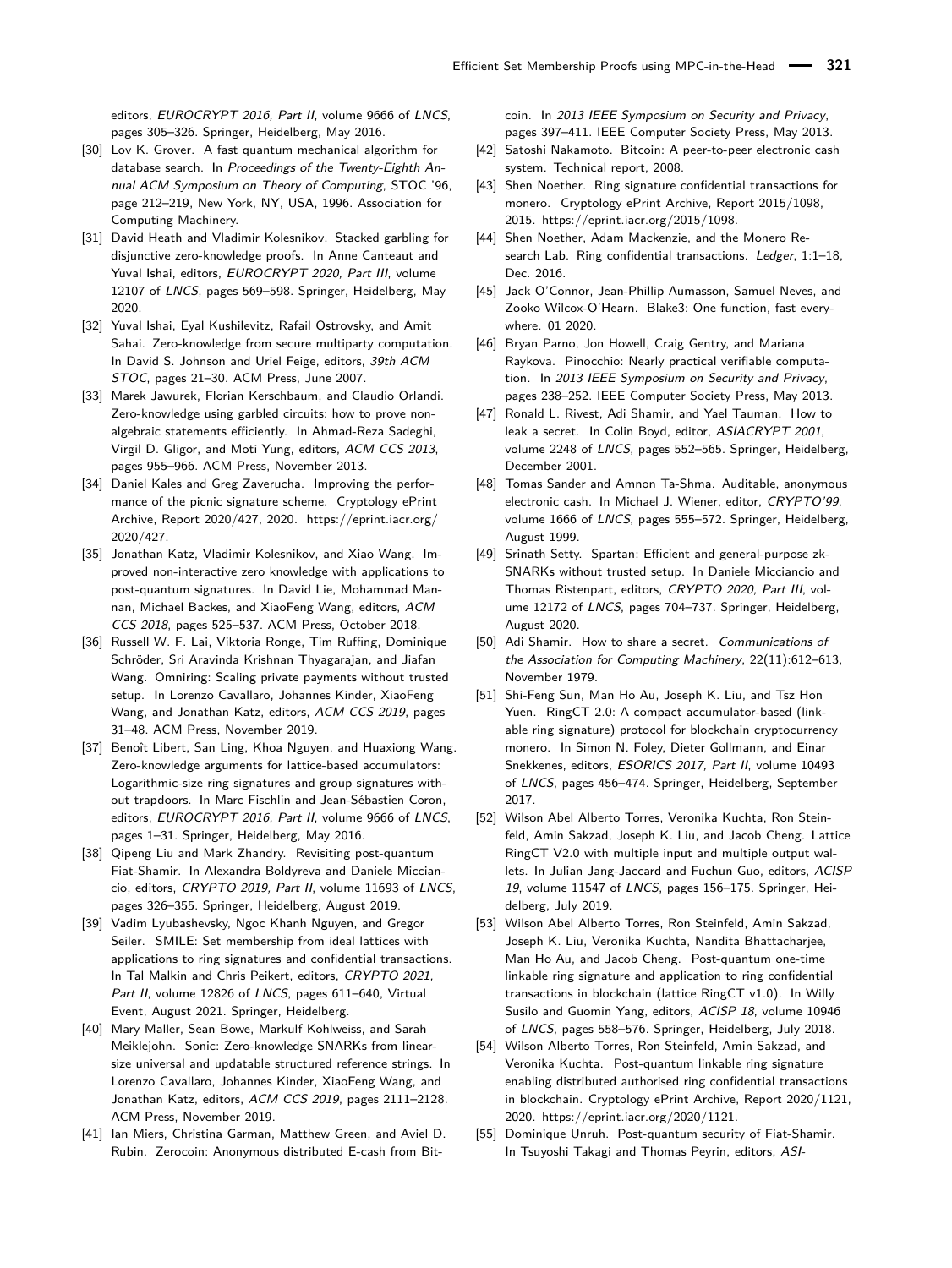ACRYPT 2017, Part I, volume 10624 of LNCS, pages 65– 95. Springer, Heidelberg, December 2017.

- <span id="page-18-1"></span>[56] Tiancheng Xie, Jiaheng Zhang, Yupeng Zhang, Charalampos Papamanthou, and Dawn Song. Libra: Succinct zero-knowledge proofs with optimal prover computation. In Alexandra Boldyreva and Daniele Micciancio, editors, CRYPTO 2019, Part III, volume 11694 of LNCS, pages 733–764. Springer, Heidelberg, August 2019.
- <span id="page-18-0"></span>[57] Tsz Hon Yuen, Shifeng Sun, Joseph K. Liu, Man Ho Au, Muhammed F. Esgin, Qingzhao Zhang, and Dawu Gu. RingCT 3.0 for blockchain confidential transaction: Shorter size and stronger security. In Joseph Bonneau and Nadia Heninger, editors, FC 2020, volume 12059 of LNCS, pages 464–483. Springer, Heidelberg, February 2020.
- <span id="page-18-4"></span>[58] Greg Zaverucha. The picnic signature algorithm. Technical report, 2020. [https://github.com/microsoft/Picnic/raw/](https://github.com/microsoft/Picnic/raw/master/spec/spec-v3.0.pdf) [master/spec/spec-v3.0.pdf.](https://github.com/microsoft/Picnic/raw/master/spec/spec-v3.0.pdf)

## <span id="page-18-2"></span>**A Accumulators**

Let  $\kappa$  be the security parameter. A secure accumulator for inputs in  $Y$  is tuple of the 4 PPT algorithms (Acc*.*Gen, Acc*.*Eval, Acc*.*Proof*,* Acc*.*Verify) defined as follows:

- Acc*.*Gen(1*κ, n*): On input *κ* and the number of values that can be securely accumulated *n*, this algorithm returns a key key.
- Acc*.*Eval(key*, Y* ): On input the key and accumulation set  $Y = \{y_1, \ldots, y_{n'}\} \in \mathcal{Y}^{n'}$ , where  $n' \leq n$ , this algorithm returns an accumulated value *z* and auxiliary information aux.
- Acc*.*Proof(key*, y, z,* aux): On input key, a value *y*, an accumulated value *z* of some set *Y* , and some auxiliary information aux, this algorithm returns a proof  $\pi$  if  $y \in Y$ , else it returns the special symbol  $\perp$ .
- $-$  Acc. Verify(key,  $y, z, \pi$ ): This is a deterministic algorithm that takes in a key key, a value *y*, a proof *π*, and an accumulated value *z*, and returns a bit  $b \in \{0, 1\}.$

These algorithms satisfy the following properties:

 $\sim$  **Completeness:** For any input set  $Y =$  $\{y_1, \ldots, y_{n'}\} \in \mathcal{Y}^{n'}$ , and and  $i \in [n]$ , it holds that:

$$
\begin{aligned} \Pr[\mathsf{Acc}.\mathsf{Verify}(\mathsf{key}, y, z, w) = 1 \mid \\ \mathsf{key} \leftarrow \mathsf{Acc}.\mathsf{Gen}(1^\kappa)z, \mathsf{aux} \leftarrow \mathsf{Acc}.\mathsf{Eval}(\mathsf{key}, Y), \\ w &\leftarrow \mathsf{Acc}.\mathsf{Proof}(\mathsf{key}, y, z, \mathsf{aux})] = 1 \end{aligned}
$$

– **Soundness:** No PPT adversary Adv, can win the following game with more than negligible probability (in  $\kappa$ ):

- 1. The challenger samples key  $\leftarrow$  Acc. Gen(1<sup> $\kappa$ </sup>) and sends to Adv.
- 2. Adv responds with  $({y_j}_{j\in[n']})$ .
- 3. The challenger computes  $z$ , aux ← Acc. Eval(key,  $Y = \{y_1, \ldots, y_n\}$  and sends  $(z, \text{aux})$ to Adv.
- 4. Adv responds with a pair  $(y', w)$ , and wins if Acc. Verify(key,  $y'$ ,  $z$ ,  $w$ ) = 1 and  $y' \neq y_i$  for every  $i \in [n]$ .

# <span id="page-18-3"></span>**B Security of Our Set Membership Proof System**

In this section, we prove zero-knowledge and soundness of the protocol presented in Section [3.](#page-6-0)

**Zero-Knowledge.** We can use the simulator of the underlying MPC-in-the-head protocol to design a simulator for the new protocol. Let  $\mathsf{Sim}_{\Sigma}$  be the simulator that exists from the zero-knoweldge property of the underlying  $\Sigma$  protocol. The simulator proceeds as follows:

- 1. Sample a random  $\alpha \stackrel{\$}{\leftarrow} [\ell]$ , and a random  $(M \tau \eta)$ subset  $S \subset [M]$  and *η*-subsets  $C_1, \ldots, C_{\tau}$ .
- 2. Use  $\textsf{Sim}_{\Sigma}$  to sample subsets (of appropriate size)  $\mathcal{I}_i \subset [n]$  ( $\forall i \in [\tau]$ ) of the parties.
- 3. For each  $j \in [M] \setminus S$ , compute the preprocessing exactly as described in the real protocol.
- 4. For  $j \in [M] \setminus S$ , compute the preprocessings exactly as described in the real protocol, except for each  $k \neq$  $\alpha$ , compute  $\text{com}_{j,k}^{(\Delta)} = \text{Com}(0; r_{j,k}^{(\Delta\text{-com})})$  and for each  $m \notin \mathcal{I}_i \text{ compute } \textsf{com}_{j,m}^{(\textsf{mask})} \ = \ \mathsf{Com}(0;r_{j,m}^{(\textsf{mask-com})}),$ where *i* is such that  $j \in C_i$ .
- 5. Sample random values  $\{w_i\}_{i \in \mathcal{I}}$ .
- 6. Shares of the active element for parties  $i \in \mathcal{I}$  are chosen exactly as described in the real protocol.
- 7. Use these shares and simulator  $\mathsf{Sim}_{\Sigma}$ , to simulate the remaining third round messages (which correspond to the first round messages in the underlying MPC-in-the-head protocol).
- 8. Last round messages of the underlying MPC-in-thehead protocol are also computed using  $\mathsf{Sim}_{\Sigma}$ .

We now proceed to show that the transcripts output by the simulator is computationally indistinguishable from transcripts of real executions of the protocol with an honest verifier. We do this by constructing a sequence of hybrids as follows: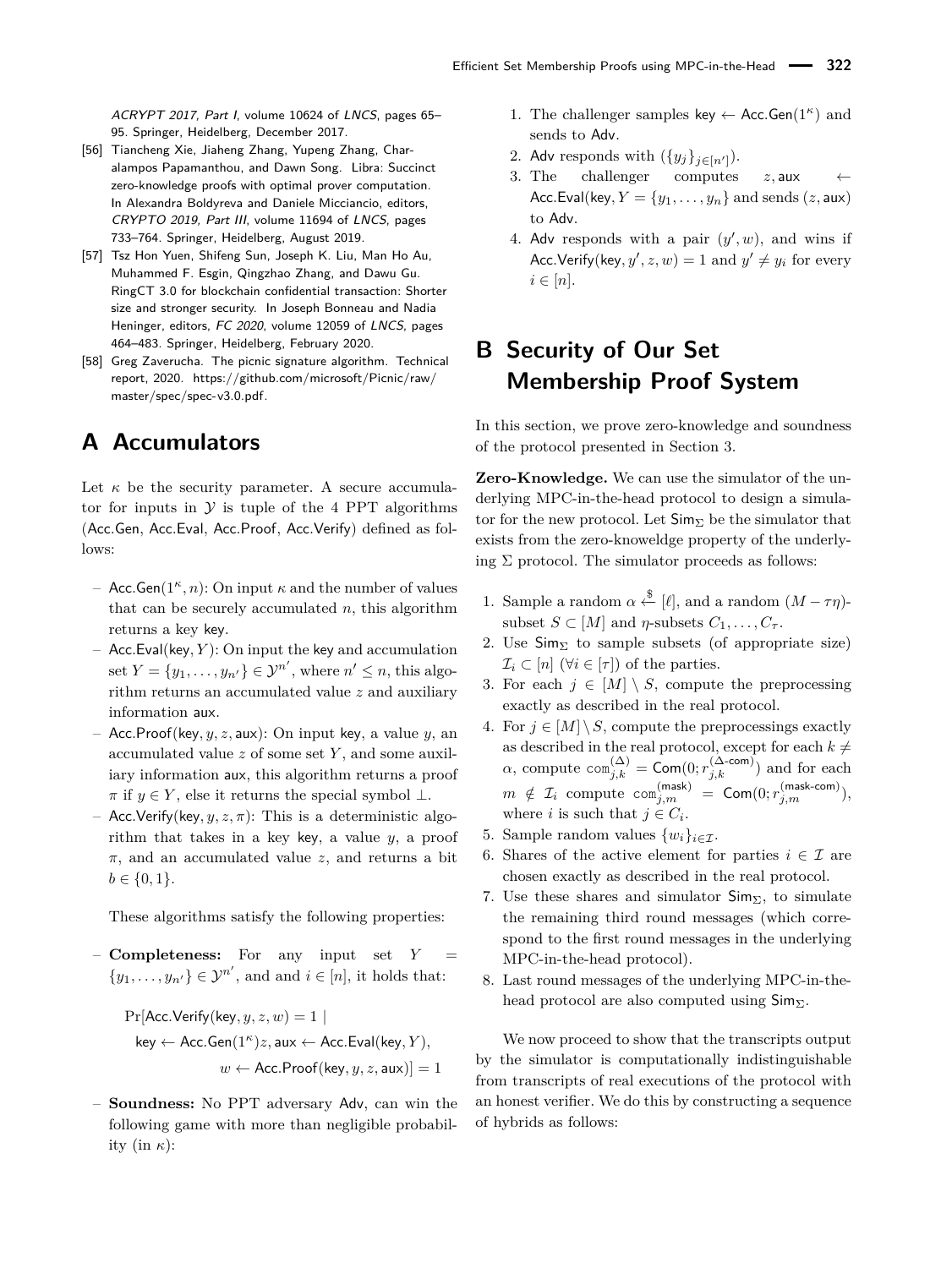- $\mathcal{H}_0$ : Real Transcript
- $-$  H<sub>1</sub> : The simulator samples a random *S* ⊂ [M], and a random subsets  $\mathcal{I}_1, \ldots, \mathcal{I}_{\tau}$ . It behaves exactly like an honest prover, except for each  $j \in$  $[M] \setminus S$  and  $k \neq \alpha$ , it computes  $\text{com}_{j,k}^{(\Delta)} =$  $\mathsf{Com}(0; r_{j,k}^{(\Delta\text{-com})})$  and for each  $m \notin \mathcal{I}_i$  compute  $\text{com}_{j,m}^{(\text{mask})} = \text{Com}(0; r_{j,m}^{(\text{mask-com})}),$  where *i* is such that  $j \in C_i$ .

 $\frac{\mathcal{H}_0 \approx_c \mathcal{H}_1 \colon}{\text{Since these}}$  com $_{j,k}^{(\Delta)}$  and com $_{j,m}^{(\text{mask})}$  are never opened, indistinguishability of hybrids  $\mathcal{H}_0$  and  $\mathcal{H}_1$  follows from the hiding property of the commitment scheme.

 $- \mathcal{H}_2$ : The simulator proceeds exactly as in hybrid  $\mathcal{H}_1$ , except that it samples uniform  $\{w_i\}_{i \in \mathcal{I}}$  and runs  $\mathsf{Sim}_{\Sigma}$  along with preprocessing information to simulate the first and third round messages in the underlying MPC-in-the-head protocol (which correspond to the third and fifth round messages (resp.,) in our compiled protocol).

 $\mathcal{H}_1 \approx_c \mathcal{H}_2$ : Indistinguishability of hybrids  $\mathcal{H}_1$  and  $\mathcal{H}_2$  follows from the zero-knowledge property of the underlying Σ-protocol.

–  $\mathcal{H}_3$ : The simulator behaves exactly as in hybrid  $\mathcal{H}_2$ , except that instead of using the actual  $\alpha$ , it samples a random  $\alpha \in [\ell]$ .

 $\mathcal{H}_2 \approx_c \mathcal{H}_3$ : Since we permute the set before accumulating,  $\mathcal{H}_2$  and  $\mathcal{H}_3$  are identically distributed.

**Soundness.** Let the underlying MPC-in-the-head protocol have *s*-special soundness, require *τ* repetitions and the soundness error in each reptition be  $1/\epsilon$ . Intuitively a malicious prover P<sup>∗</sup> can violate soundness of our compiled protocol, if each opened pre-processing commits to the set  $\{x_1, \ldots, x_\ell\}$  (otherwise the verifier will reject), yet in each of the  $\tau$  online executions either: (1) the  $\eta$  consumed preprocessings  $C_i$  does not commit to  $x_1, \ldots, x_\ell$  (e.g. by replacing some  $x_i$  by  $x'_i$ ). (2)  $\mathsf{P}^*$ successfully cheated in an instance of the underlying MPC-in-the-head protocol.

We start by calculating the probability when the above conditions hold true and the malicious prover P<sup>∗</sup> is able to violate soundness. Later, we will show that if the none of the above happens, then it is possible to extract the *valid* witness from prover's messages corresponding to  $s + 1$  different verifier challenge messages.

*Soundness Error:* For notational convenience let  $\mathbb{S}(N, S) \coloneqq \prod_{i=0}^{N} {S - i\eta \choose \eta}$  be the number of ways to sample *N* disjoint subsets, each of size *η* from a set with

*S* elements. Let *A* be the number of preprocessings in which P ∗ cheats (e.g. by committing to the wrong set), to bound the probability of successfully cheating in the online execution we consider the probability of at least *k* online executions being executed with  $\eta$  malicious preprocessing (meaning  $P^*$  does not need to cheat in the underlying MPC-in-the-head protocol) and P ∗ successfully cheating in the underlying MPC-inthe-head protocol for the remaining  $\tau - k$  repetitions. The latter is bounded by  $1/\epsilon^{(\tau-k)}$  while the former is bounded  $\mathcal{S}(k,A)\cdot\mathcal{S}(\tau-k,\tau\eta-k\eta)/\mathcal{S}(\tau,\tau\eta)$ . The probability of passing the opening check is  $\binom{M-A}{M-\tau\eta}/\binom{M}{M-\tau\eta}$ . Using a union bound, the soundness/knowledge error is therefore upper bounded by the maximum over *A* as

$$
p_{\text{err}} \le \max_A \left\{ \frac{\binom{M-A}{M-\tau\eta}}{\binom{M}{M-\tau\eta}} \cdot \frac{\sum\limits_{k=0}^{\lfloor A/\eta \rfloor} \left( \frac{\mathbb{S}(k,A) \cdot \mathbb{S}(\tau-k,\tau\eta-k\eta)}{\mathbb{S}(\tau,\tau\eta)} \cdot 1/\epsilon^{(\tau-k)} \right) \right\}
$$

*Extracting the Witness:* We know show that using *s* + 1-transcripts of our compiled protocol, except with probability  $p_{\text{err}}$ , it is possible to extract the witness from this protocol. In our case, for each  $i \in [\tau]$ , this witness is  $(\{\text{mask}_j\}_{j \in C_i}, x_\alpha, w)$ . From soundness of the underlying protocol, it holds that  $\mathcal{F}\left(\{\{[\mathsf{mask}_j]_m\}_{j\in C_i}, [x_\alpha]_m, [w]_m\}_{m\in [n]}\right) \ = \ 1.$  In order to argue soundness of our compiled protocol, all that is left to show is that  $x_{\alpha}$  is indeed a member of the set  ${x_1, \ldots, x_\ell}.$ 

Let  $(S, \{C_1, \ldots, C_{\tau}\}, \mathcal{I}_1), \ldots, (S, \{C_1, \ldots, C_{\tau}\}, \mathcal{I}_s)$ be the *S* challenges whose corresponding transcripts were used for extracting  $(\{\text{mask}_j\}_{j \in C_i}, x_\alpha, w)$ . We rely on an accepting transcript for one more challenge of the form  $(S',*,*)$ , where  $S \neq S'$ . Given these transcripts, unless the prover is able to guess *c*, the following holds:

- 1. On challenge  $(S',*,*)$ : The verifier gets the randomness used for computing the pre-processings for each  $j \in S'$ . It uses this to reconstruct the preprocessings for each  $j \in S'$ .
- 2. On challenge  $(S, \{C_1, \ldots, C_{\tau}\}, \mathcal{I})$ : The verifier gets the randomness used for computing the preprocessings for each  $j \in S$ . It uses this to reconstruct the preprocessings for each  $j \in S$ . It also gets some partial randomness to compute some commitments in the remaining  $[M] \setminus S$  preprocessings.

From binding property of the commitment scheme, we know that the transcripts obtained across the above two challenges are consistent (in particular, the set  ${x_1, \ldots, x_\ell}$  was honestly used in the preprocessings and the  $\Delta_{\cdot,\alpha}$  values computed using the pre-processing randomness in one transcript is the same as the one ob-